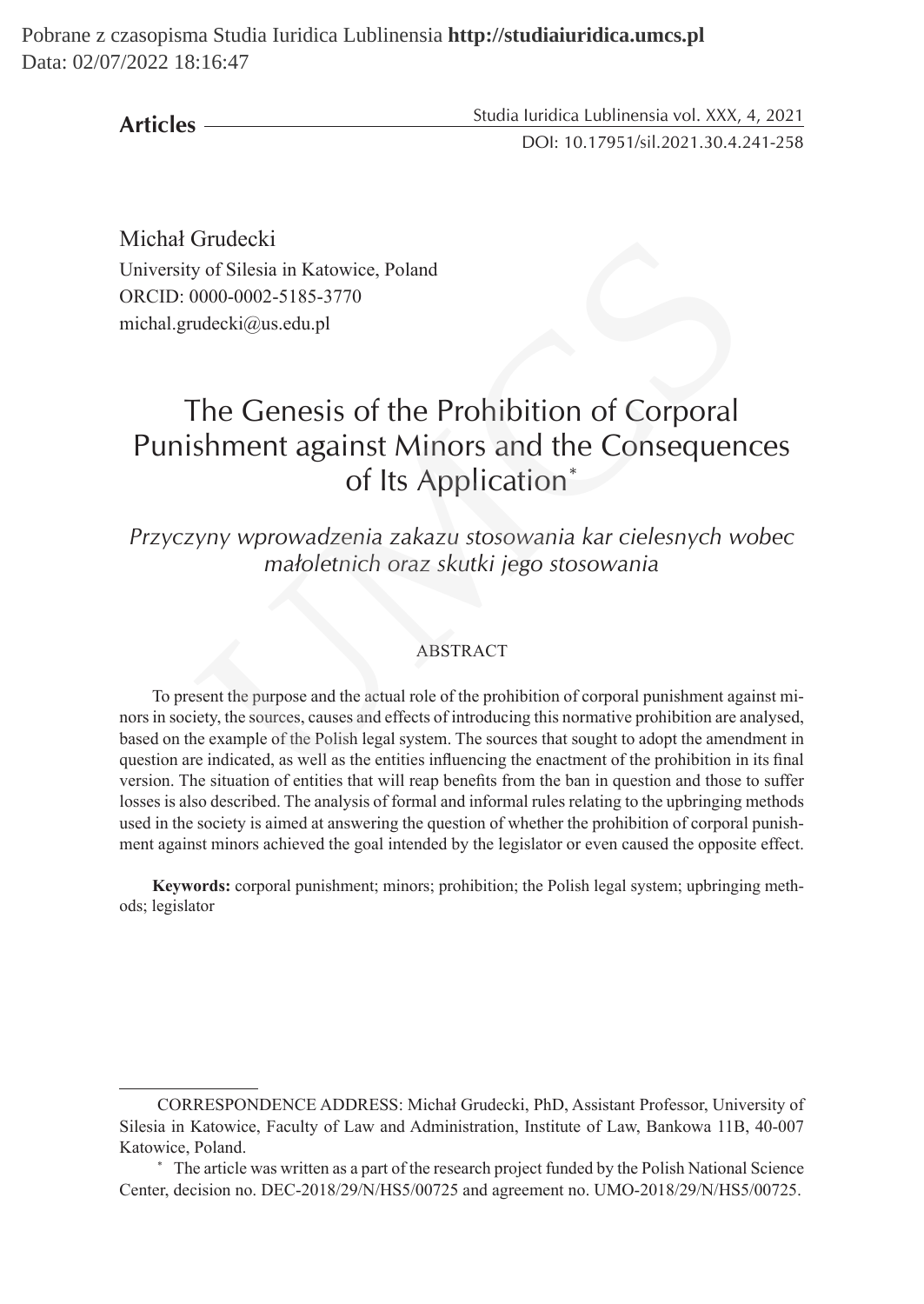242 Michał Grudecki

### **INTRODUCTION**

Until 2009, the prohibition of corporal punishment against minors was in force in 24 countries around the world.<sup>1</sup> In Poland this ban was introduced<sup>2</sup> in the Family and Guardianship Code<sup>3</sup> on 10 June 2010, in the form of Article 961, reading as follows: "Persons exercising parental responsibility and exercising the care or custody of minors shall be prohibited from using corporal punishment". This article uses the example of the Polish legal system to analyze how the *expressis verbis* prohibition of corporal punishment affects family relationships, and especially the upbringing process. To determine this, an analysis of the motives of the Polish legislator at the time of introducing this provision was made, and the real effects of the amendment were presented. untries around the world.<sup>1</sup> In Poland this ban was introduced<sup>2</sup> in the<br>buardianship Code<sup>3</sup> on 10 June 2010, in the form of Article 961, r<br>s: "Persons exercising parental responsibility and exercising the of<br>minors shall

In this study, the author used his own research method, largely based on the method developed by P. Chmielnicki.<sup>4</sup> It differs from the method of formal and dogmatic legal analysis commonly used in legal sciences and allows to better understand the place and role of formalized rules in society. Moreover, it enables the use of the achievements of many scientific disciplines in order to discover the mutual interaction between formal and informal rules organising a given community.

To discover the true purpose and role of a norm introduced into the legal system, one must first distinguish the subjects of the action scheme. These are the parties that strive to introduce the norm (sources of law) and the parties that participate in the legislative process and have an impact on the final wording of a given legal norm (disposers). It is also necessary to determine the interests that guide those parties. Then, taking into account the fact that law does not exist in a vacuum but, by influencing society – by designing a possible world<sup>5</sup> – makes a system of connected vessels, it is necessary to consider how the introduced legal norm affects

<sup>1</sup> A. Zolotor, M. Puzia, *Bans against Corporal Punishment: A Systematic Review of the Laws, Changes in Attitudes and Behaviours*, "Child Abuse Review" 2010, vol. 19(4), p. 229.

<sup>&</sup>lt;sup>2</sup> Act of 10 June 2010 amending the Act on counteracting domestic violence and some other acts (Journal of Laws 2010, no. 125, item 842).

<sup>3</sup> Act of 25 February 1964 – Family and Guardianship Code (consolidated text, Journal of Laws 2020, item 1359, as amended), hereinafter: FGC.

<sup>4</sup> P. Chmielnicki, *Metodyka badań nad źródłami powstawania prawa. Część 1. Podstawy*, "Przegląd Prawa Publicznego" 2012, no. 3, p. 90 ff.; idem, *Metodyka badań nad źródłami powstawania prawa. Część 2. Uzasadnienie i objaśnianie poszczególnych faz badań*, "Przegląd Prawa Publicznego" 2012, no. 4, p. 72 ff.; idem, *Konspekt badań nad źródłami pochodzenia prawa*, "Przegląd Prawa Publicznego" 2012, no. 11, p. 84 ff.; idem, *Uniwersalna metoda oceny regulacji skutków prawnych*, "Przegląd Prawa Publicznego" 2013, no. 7–8, p. 160 ff.; idem, *Identyfikacja celów i funkcji w ramach wykładni prawa*, "Przegląd Prawa Publicznego" 2015, no. 3, p. 9 ff.; M. Gurdek, *Wstęp*, [in:] *Badania nad źródłami prawa i efektami jego stosowania*, ed. M. Gurdek, vol. 1, Warszawa 2020, p. 9 ff.

<sup>5</sup> M. Matczak, *Imperium tekstu. Prawo jako postulowanie i urzeczywistnianie świata możliwego*, Warszawa 2019.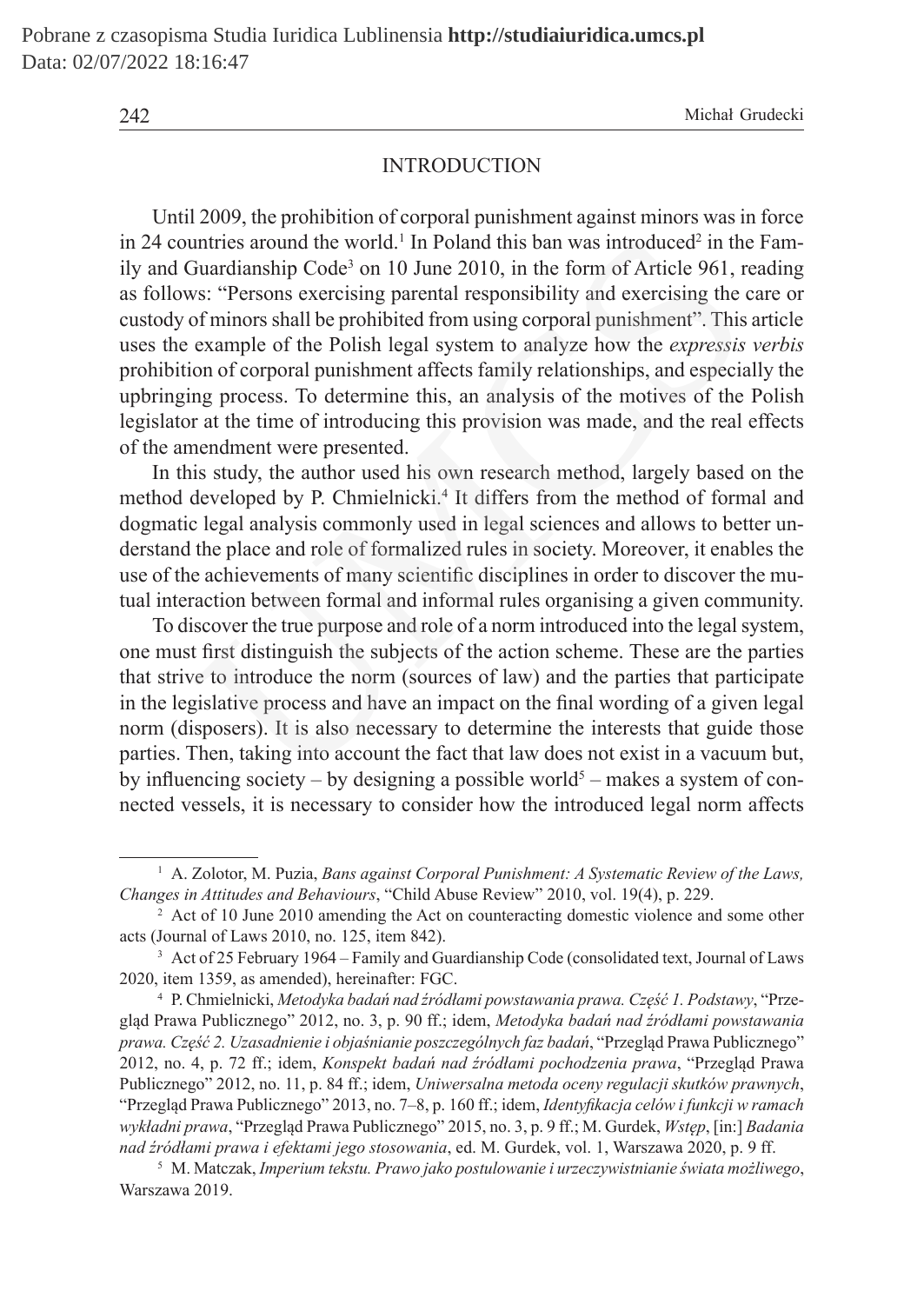individual members of society, especially those to whom it is addressed. To do so, it is needful to reconstruct the links between the formal and informal solutions guiding human behaviour. In that way, it is possible to finally determine the gains and losses brought as a result of adopting the legal norm, as well as to indicate the beneficiaries and the maleficiaries of the discussed reform.

# SUBJECTS OF THE ACTION SCHEME – SOURCES OF LAW

The constitutive source of introducing the provision of Article 961 in the Family and Guardianship Code was principally the Polish government. During the first reading of the draft act amending the Family and Guardianship Code, the representative of the authors pointed out that the introduction of the ban on corporal punishment was a result of many years of battles fought in the legislative works to adopt this type of norm.<sup>6</sup>

Undoubtedly, a constitutive source may also be the Ombudsman for Children<sup>7</sup> and representatives of social organisations dealing with the protection of children's rights (Committee for the Protection of Children's Rights, National Competence Centre, "Whole Poland Reads to Children" Foundation, Polish ADHD Society), which acted effectively to prohibit physical punishment of minors both during the legislative process and in different previous social campaigns regarding the harmfulness of beating children.<sup>8</sup> Corporal punishment – even delicate smacking or slapping – according to the supporters of its total ban, offends the child's dignity, weakens the sense of security and is not a good parenting technique. es brought as a result of adopting the legal norm, as well as to indic<br>ries and the maleficiaries of the discussed reform.<br>SUBJECTS OF THE ACTION SCHEME – SOURCES OF LAW<br>constitutive source of introducing the provision of

The government, as the initiator of the discussed amendment, in the explanatory memorandum indicated that the purpose of the regulation was to change "attitudes of the society and indicate other parenting methods. At present, there is no provision in the applicable legal regime that would directly involve a prohibition of harming children".<sup>9</sup>

The Genesis of the Prohibition of Corporal Punishment against Minors… 243

<sup>6</sup> *133. posiedzenie Komisji Polityki Społecznej oraz Rodziny z 5 marca 2009 r.*, http://orka.sejm. gov.pl/Biuletyn.nsf/wgskrnr6/PSR-133 [access: 11.02.2021].

<sup>7</sup> *Stenogram z 62. posiedzenia Sejmu VI kadencji z 4 marca 2010 r.*, http://orka2.sejm.gov. pl/StenoInter6.nsf/0/484DDBBB3FB4A10EC12576DD000EA21F/\$file/62\_b\_ksiazka.pdf [access: 11.02.2021].

<sup>8</sup> *133. posiedzenie Komisji Polityki Społecznej…*; *139. posiedzenie Komisji Polityki Społecznej oraz Rodziny z 31 marca 2009 r.*, http://orka.sejm.gov.pl/Biuletyn.nsf/wgskrnr6/PSR-139 [access: 11.02.2021].

<sup>9</sup> *Uzasadnienie projektu ustawy z 10 czerwca 2010 r. o zmianie ustawy o przeciwdziałaniu przemocy w rodzinie*, Druk sejmowy nr 1698 Sejmu VI kadencji, http://orka.sejm.gov.pl/Druki6ka. nsf/0/E7D206E9D4B5292AC125756100371248/\$file/1698.pdf [access: 11.02.2021].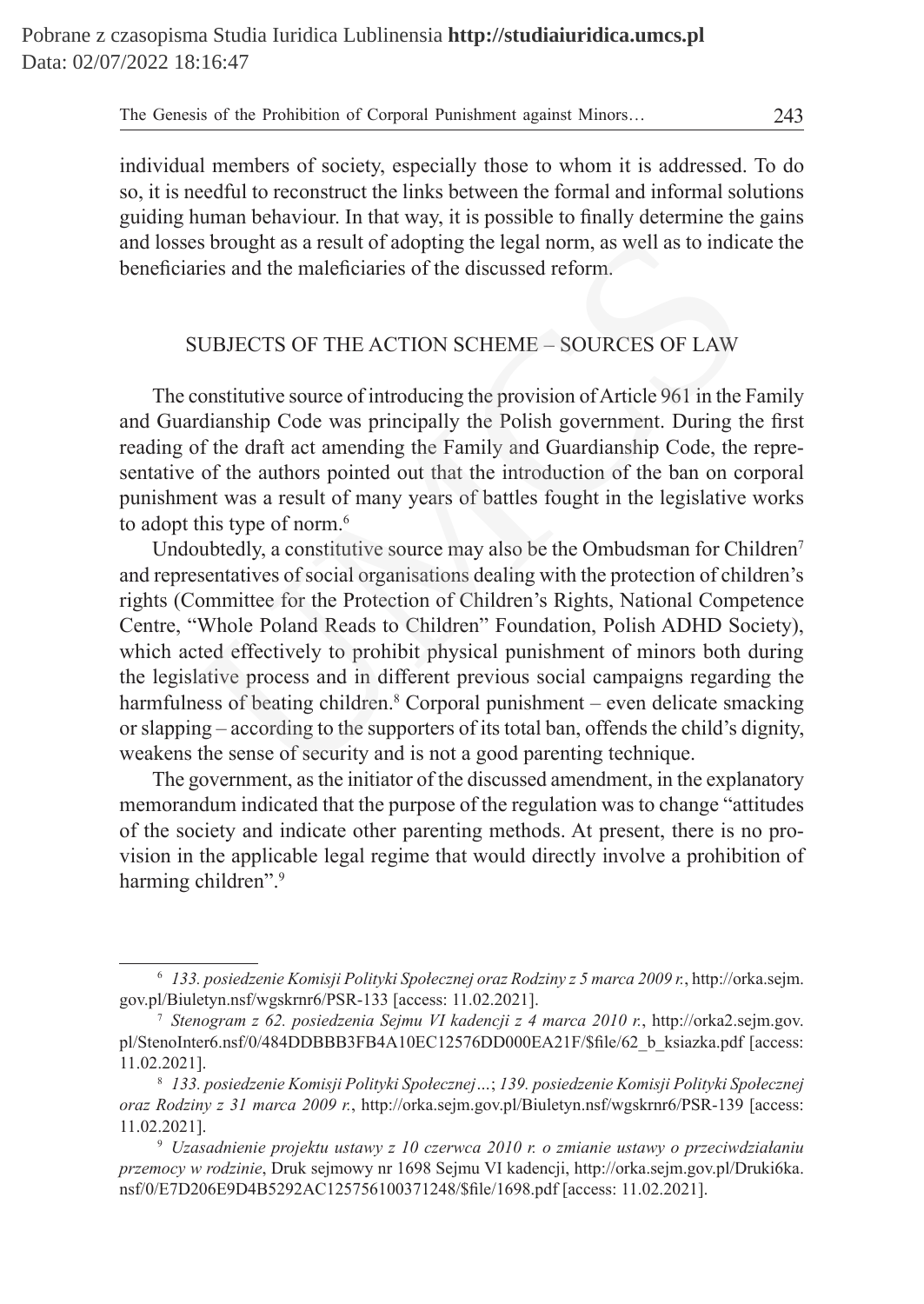A secondary source of the discussed amendment are numerous representatives of science, mainly physicians and pedagogues, as well as lawyers who, for years, opposed the use of corporal punishment against minors and called for its total prohibition. They point out that such punishments only result in causing physical pain to the disciplined child, the child's humiliation, they cause fear in the relationship with the caretaker, lower self-esteem, lead to fearfulness or even depression, and thus definitely have a negative impact on the mental and emotional development of the minor, as well as the minor's ability to learn.<sup>10</sup> In their opinion, even low-intensity violence may have negative effects on the child's physical, mental and social development.<sup>11</sup>

The status of the secondary source should also be accorded to that part of the society which, before the introduction of the discussed prohibition, was against physical punishment. For example, in 2008, 22% of respondents were against the possibility of spanking in all upbringing situations.12

Provisions of the Polish Constitution<sup>13</sup> (Article 72(1)) and acts of international legislation (Article 19 (1) and Article 37 of the Convention on the Rights of the Child,<sup>14</sup> Article 17 of the European Social Charter<sup>15</sup>) oblige public authorities to ensure adequate protection of children against all manifestations of physical and psychological violence – they may be considered secondary sources, but in the objective context. Also, the non-binding Recommendation 1666 (2004) of the Parliamentary Assembly of the Council of Europe of 22 June 2004 on a pan-European prohibition of corporal punishment against children suggests that Member States enact an explicit prohibition of any physical discipline to children. They point out that such punishments only result in causing physic<br>criplined child, the child's humiliation, they cause fear in the relati<br>caretaker, lower self-esteem, lead to fearfulness or even depressic<br>intely have a

<sup>10</sup> R. Sege, B. Siegel, *Effective Discipline to Raise Healthy Children*, "Pediatrics" 2018, vol. 142(6), p. 4; A. Rowland, G. Felicity, M. Stanton, *Physical Punishment of Children: Time to End the Defence of Reasonable Chastisement in the UK, USA and Australia*, "International Journal of Children Rights" 2017, vol. 25(1), p. 174; K. Makaruk, *Postawy Polaków wobec kar fizycznych a ich stosowanie w praktyce rodzicielskiej*, "Dziecko krzywdzone. Teoria, badania, praktyka" 2012, no. 4, p. 40; I. Andrejew, *Oceny prawne karcenia nieletnich*, Warszawa 1964, p. 22; A. Cisek, *Obowiązek posłuszeństwa wobec rodziców a ochrona dóbr osobistych dziecka*, "Acta Universitatis Wratislaviensis" 1990, no. 1152, p. 22.

<sup>11</sup> S. Hypś, *Prawnokarna ochrona dziecka przed przemocą*, [in:] *Prawo karne w ochronie praw dziecka*, eds. A. Grześkowiak, I. Zgoliński, Bydgoszcz 2018, pp. 103–104; A. Zolotor, M. Puzia, *op. cit.*, p. 213.

<sup>12</sup> E. Jarosz, Jarosz, *Postawy społeczne wobec bicia dzieci. Raport z badań*, www.powiat.swidnica.pl/strony/do\_druku/aktualnosci/2012/11/025-01.pdf [access: 11.02.2021], p. 5.

<sup>&</sup>lt;sup>13</sup> Constitution of the Republic of Poland of 2 April 1997 (Journal of Laws 1997, no. 78, item 483, as amended). English translation of the Constitution at: www.sejm.gov.pl/prawo/konst/angielski/ kon1.htm [access: 10.09.2021].

<sup>&</sup>lt;sup>14</sup> Convention on the Rights of the Child, adopted by the UN General Assembly on 20 November 1989 (Journal of Laws 1991, no. 120, item 526).

<sup>&</sup>lt;sup>15</sup> European Social Charter signed at Turin on 18 October 1961 (Journal of Laws 1999, no. 8, item 67).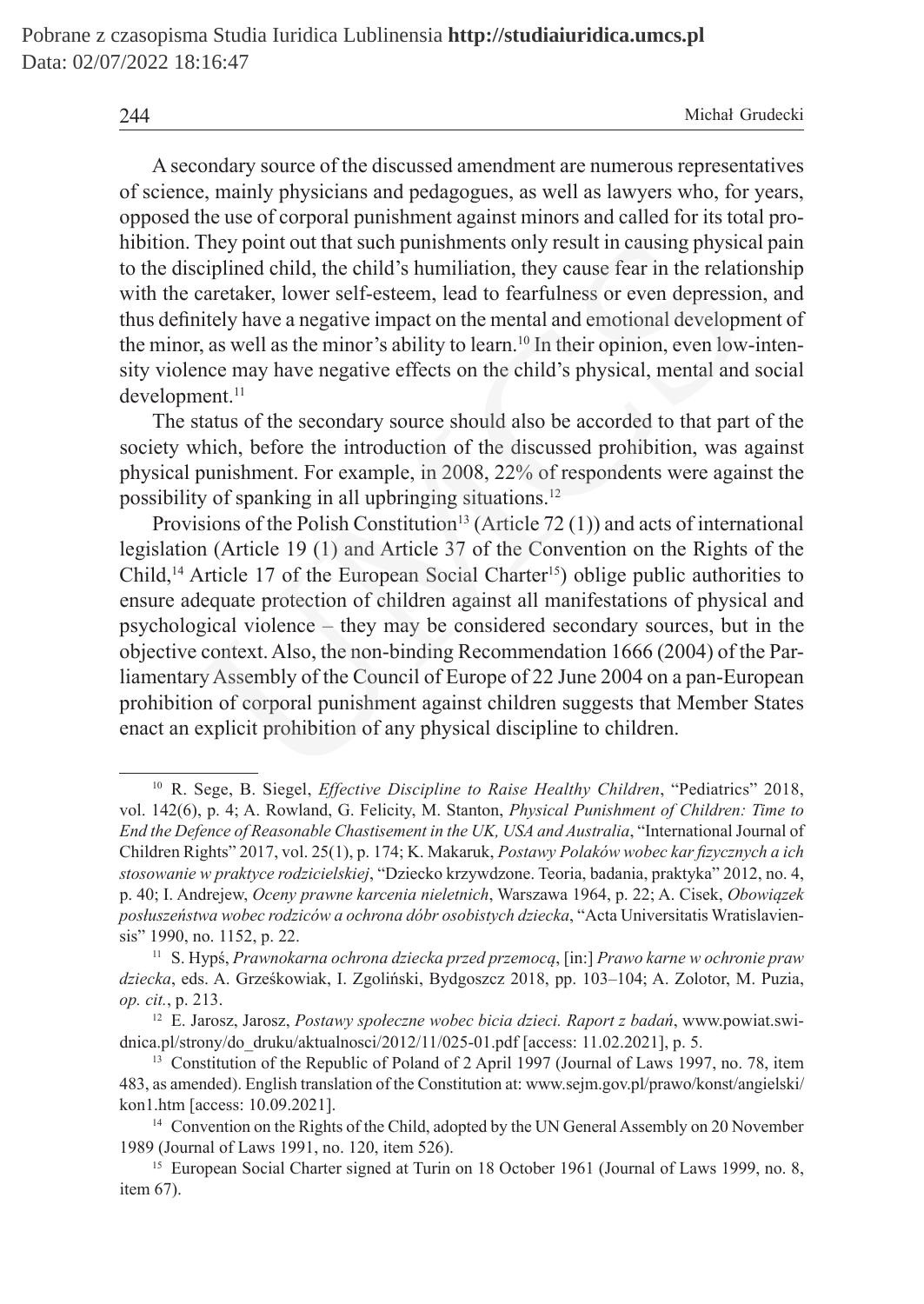An accessory source are parliamentarians who opposed the originally proposed and broader wording of the provision in question ("persons exercising parental responsibility and exercising the care or custody of minors shall be prohibited from using corporal punishment, causing mental suffering or other forms of humiliating the child"), imputing its vagueness and thus contributing to the current wording as in the Senate's amendment approved by the Sejm.16

### SUBJECTS OF THE ACTION SCHEME – DISPOSERS

The constitutive disposer in the legislative process of the analysed amendment was the government submitting the draft act. The Minister of Labour and Social Policy was authorized to represent the position of the Council of Ministers during the parliamentary session. At the same time, it should be noted that an important role in the process of formalizing the solution was also played by the Senate, which, by means of an amendment approved by the Sejm, changed the proposed wording of the provision under discussion into the current wording. Thus, the upper house may in this case be treated as the second constitutive disposer. rporal punishment, causing mental suffering or other forms of humi"), imputing its vagueness and thus contributing to the current word and the Sem.<sup>16</sup> SUBJECTS OF THE ACTION SCHEME – DISPOSERS<br>
constitutive disposer in th

Undoubtedly, the deputies and senators who contributed to the above-mentioned modification to the wording of the provision of Article 961 FGC may be considered accessory disposers. On the other hand, the Ombudsman for Children, who, as a part of his activities, has long pointed to the necessity of introducing the discussed solutions, seems to be a secondary disposer.

### ACTORS OF THE ACTION SCHEME – BENEFICIARIES

The main beneficiaries of the provision of Article 96<sup>1</sup> FGC are undoubtedly children, who can grow up without pain, humiliation and fear of the parent's reprimanding hand. The beneficiaries of this solution are also those who have opted for the proposed changes for years – representatives of organisations dealing with the protection of children's rights, the Ombudsman for Children, as well as parents who have long ago eliminated spanking and other physical punishment from the catalogue of their parenting methods.

Corporal punishment has negative consequences for both children and the entire family. A minor's psychophysical disorders resulting from corporal discipline may cause further upbringing difficulties, which some parents are unable to solve

<sup>16</sup> *Stenogram z 68. posiedzenia Sejmu VI kadencji z 10 czerwca 2010 r.*, http://orka2.sejm.gov. pl/StenoInter6.nsf/0/9D1A300E3DADB03EC125773E00836892/\$file/68\_b\_ksiazka.pdf [access: 11.02.2021], p. 158; *Stenogram z 62. posiedzenia Sejmu VI kadencji…*, pp. 140–180.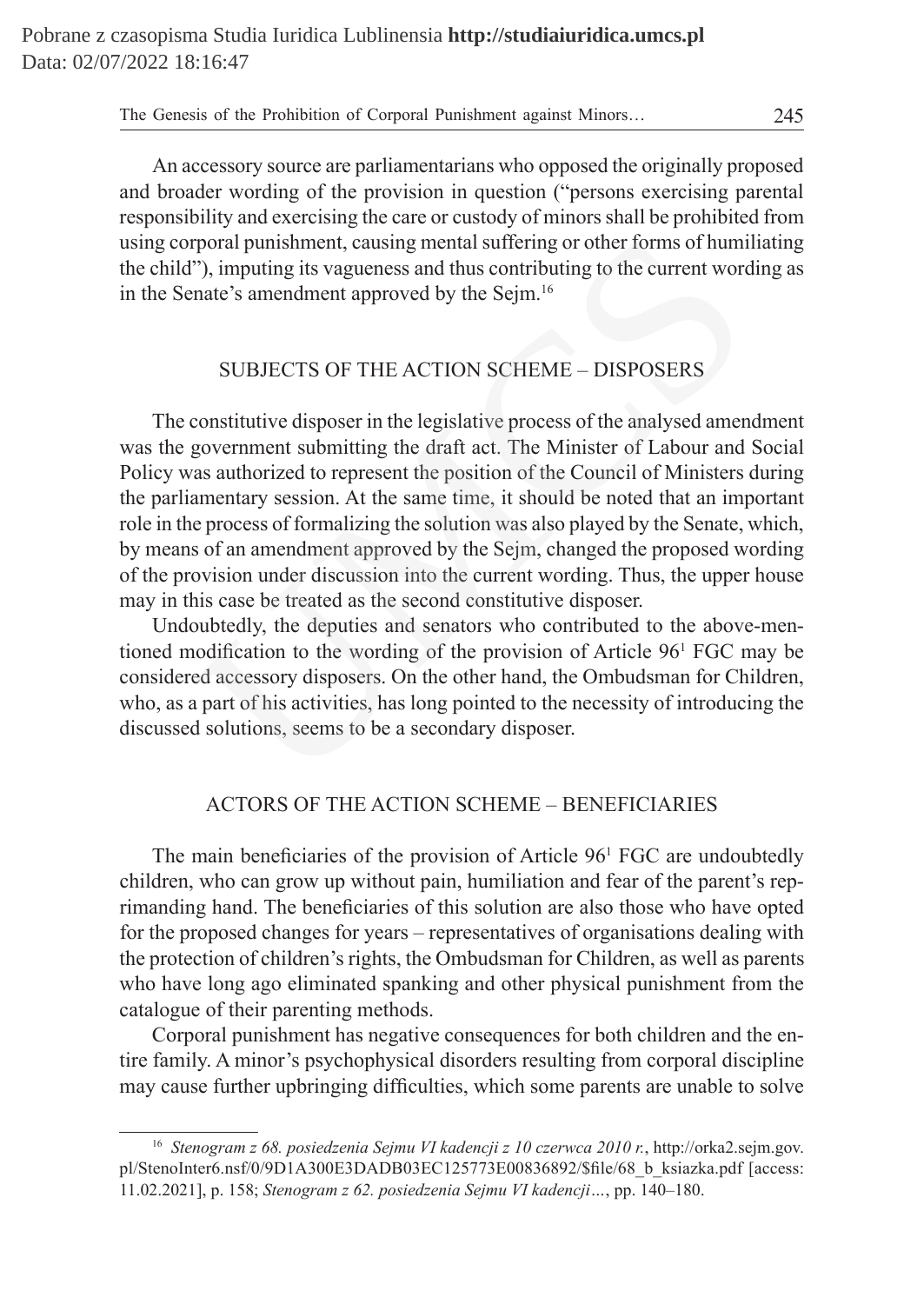246 Michał Grudecki

other than by spanking. This creates a vicious circle effect. The ban on corporal punishment, therefore, brings long-term benefits not only to children but also to parents and families. It is also important to bear in mind the benefits for members of the society as a whole, who do not have to associate with individuals suffering from multiple disorders as a result of being corporally punished in their childhood.17

# ACTORS OF THE ACTION SCHEME – USERS (INCLUDING MALEFICIARIES)

The main cost of introducing the prohibition of corporal punishment is borne by those exercising parental authority as well as guardians and persons taking care of minors who used physical punishment as one of the methods of parental influence and still want to use it. They are undoubtedly the maleficiaries of the described solution.

Interestingly, minors who are protected by the prohibition in question can also become maleficiaries. This could happen where the state begins to interfere with their families because of corporal punishment administered by their caretakers. Any such interference in upbringing relationships, especially by criminal law, is a drastic solution and essentially deepens the family's disintegration, destroying the ties between its members.18 ciety as a whole, who do not have to associate with individuals su<br>thiple disorders as a result of being corporally punished in their childl<br>Herical childs are account to the ACTION SCHEME – USERS<br>(INCLUDING MALEFICIARIES)

Other users include representatives of organisations dealing with protection against violence (e.g., the National Emergency Service for Victims of Domestic Violence "Blue Line"), social workers, probation officers, foster family members, employees of educational institutions, police officers or judicial authorities, who may or must react in the event of breach of the prohibition under Article 961 FGC. One must also recognise as users all members of the society who witness behaviours of persons exercising parental authority or taking care of minors in violation of that prohibition. They have a moral and statutory obligation to react (Article 12 (2) of the Act of 29 July 2005 on counteracting domestic violence).

### BENEFITS AND COSTS

Minors will only benefit from the introduced prohibition in cases where parents or guardians respect the rule under Article 961 FGC. It will then also be beneficial to other users. They will not have to react in a situation when, due to the deterrent

<sup>17</sup> *Kary fizyczne a problemy zdrowotne i psychiczne*, www.niebieskalinia.info/files/Artykuly/ Kary fizyczne a problemy zdtowotne i psychiczne.pdf [access: 29.06.2021].

<sup>18</sup> R. Krajewski, *Karcenie dzieci. Perspektywa prawna*, Warszawa 2010, p. 105.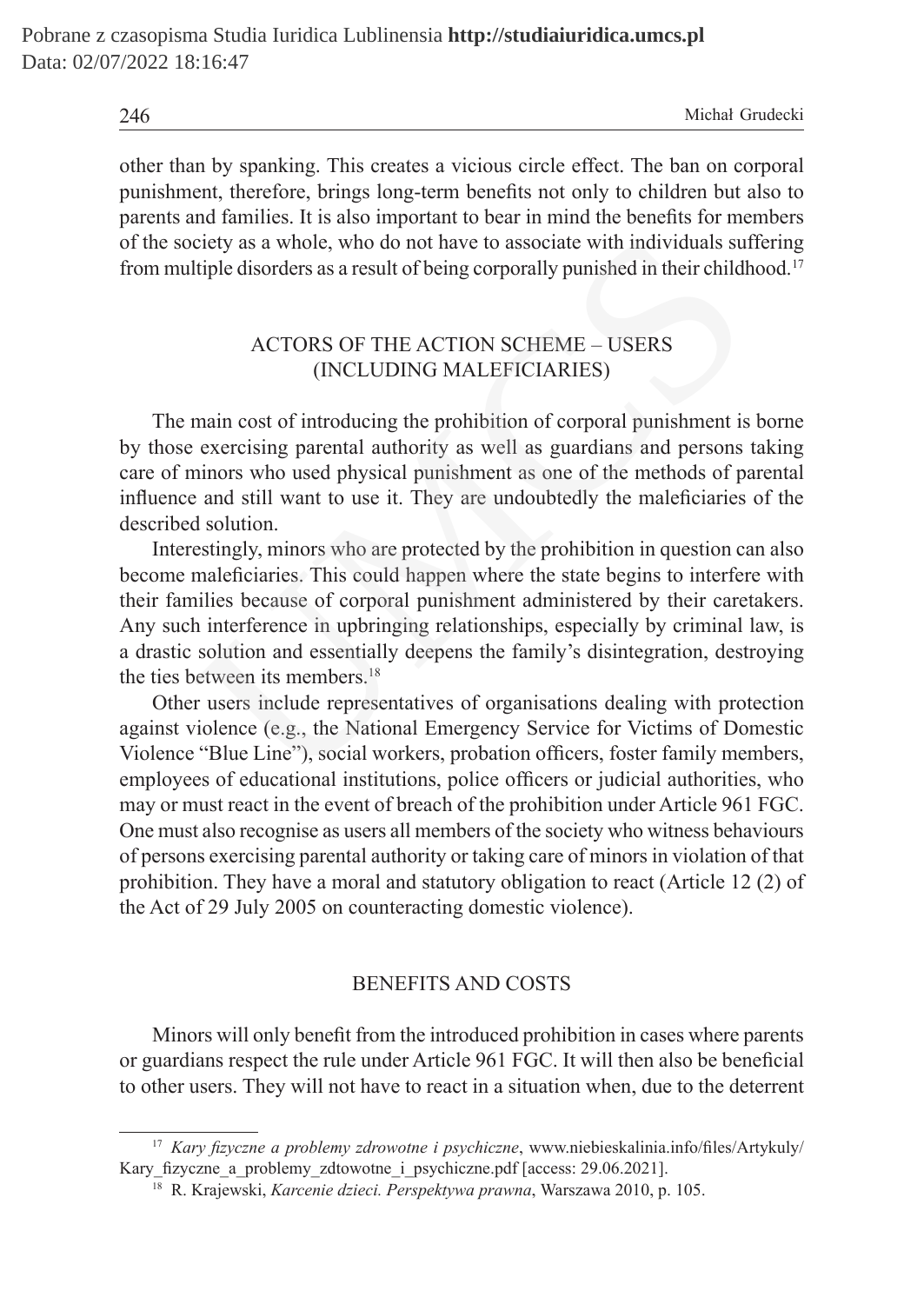effect of the discussed provision, domestic violence is eliminated. Then, such a reaction will no longer be necessary.

The discussed regulation seems to generate more costs for users than gains for beneficiaries. First of all, severe consequences, including the possibility of incurring criminal liability, will be faced by those parents and guardians who break the prohibition in question. Children who are victims of this type of behaviour also suffer from state interference in their home environment. The costs, including economic ones, of the acts undertaken under the norms encapsulated, i.a., in the Family and Guardianship Code and the Act on counteracting domestic violence, will be borne by other above-mentioned users obliged to react in the event of violation of the prohibition under Article 961 FGC. iries. First of all, severe consequences, including the possibility of incitability, will be faced by those parents and guardians who break the interference in their home environment. The costs, including etcons the interf

# RECONSTRUCTION OF LINKS BETWEEN FORMAL AND INFORMAL SOLUTIONS – FAMILY LAW NORMS

In case of violation by those exercising parental responsibility of the prohibition under Article 961 FGC, the following are possible:

- a) limitation of parental authority of one or both parents if the child's welfare is threatened by their behaviour involving the application of corporal punishment, including by ordering the minor to be placed in a foster family, family orphanage or in institutional foster care, or by temporarily entrusting the function of a foster family to spouses or a person who does not meet the conditions for foster families in respect of the necessary training, as specified in the provisions on supporting the family and the foster care system (Article 109 FGC),
- b) depriving one or both such persons of parental authority if the court finds that the violation of the prohibition in question constitutes an abuse of parental authority or gross negligence of parental duties towards the child (Article 111 FGC),
- c) taking the child away from the family by a social worker and placing him/ her with another close relative not living together, within the meaning of Article 115  $\S$  11 of the Penal Code,<sup>19</sup> in a foster family or in an educational care facility, when physical punishment poses a direct threat to the minor's health or life (Article 12a (1) of the Act on counteracting domestic violence). $20$

<sup>&</sup>lt;sup>19</sup> Act of 6 June 1997 – Penal Code (consolidated text, Journal of Laws 2020, item 1444, as amended), hereinafter: PC.

<sup>20</sup> Consolidated text, Journal of Laws 2020, item 218, as amended.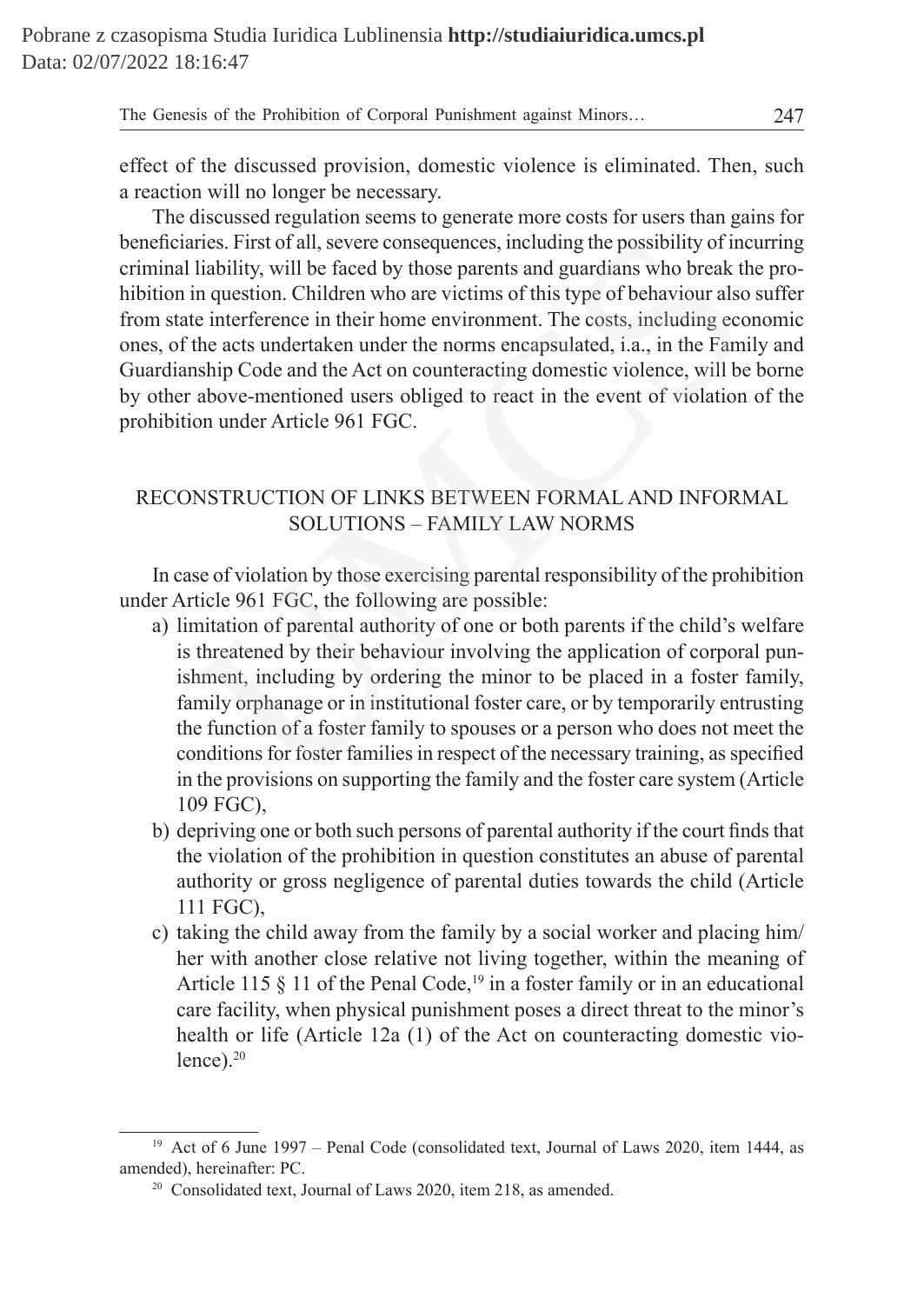248 Michał Grudecki

# RECONSTRUCTION OF LINKS BETWEEN FORMAL AND INFORMAL SOLUTIONS – CRIMINAL LAW NORMS

Article 961 FGC may constitute a rule of dealing with the legal interest, clarifying the scope of sanctioned norms prohibiting, in particular, violation of bodily inviolability (Article 217 PC) or slight damage to health (Article 157 § 2 PC). In case of a justified suspicion that these offenses have been committed, an order opening an investigation is issued (Article 325b § 1 and Article 303 in conjunction with Article 325a  $\S 2$  of the Code of Criminal Procedure<sup>21</sup>). Due to the introduction of the prohibition in question, it is not possible to invoke the permitted discipline defence for the avoidance of criminal liability.

However, attention should be paid to what I. Andrejew<sup>22</sup> already pointed out more than half a century ago, that criminal punishment is a poor means of developing delicacy in a person, which is undoubtedly needed to deal with children, and when imposed on a parent, it may also be a source of trauma for the family, and especially for the child. Therefore, the court, relying on the principles of criminal liability and sentencing directives, may in some cases decide that the parent administering physical punishment did not commit the crime due to the negligible degree of the act's social noxiousness (Article 1 § 2 PC) or, e.g., conditionally discontinue the proceedings against the parent (Article 66 § 1 PC). The Committee on the Rights of the Child also recommends that common law countries remove the reasonable physical chastisement defence, leaving the possibility of invoking the *de minimis* principle so that minor violations of the prohibition of corporal punishment are not prosecuted.<sup>23</sup> le 96<sup>1</sup> FGC may constitute a rule of dealing with the legal interest<br>scope of sanctioned norms prohibiting, in particular, violation of<br>lily (Article 217 PC) or slight damage to health (Article 157 § 2 I<br>ignstified suppi

On the other hand, it would be impossible not to agree with R. Krajewski, who points out that "leniency for such isolated cases is not beneficial from the perspective of both individual and general prevention since if such behaviour was left without any consequences, then, on the perpetrator's part, it may give rise to a desire for further similar behaviours, and, in the opinion of other persons, it may lead to the conclusion that since the perpetrator has not been held criminally liable, they would neither face such liability".<sup>24</sup> As the author claims, it is extremely difficult to find an optimal solution in this case.25 It seems that the solution proposed by R. Krajewski should be accepted according to which in case of slight transgression

<sup>21</sup> Act of 6 June 1997 – Code of Criminal Procedure (consolidated text, Journal of Laws 2020, item 30, as amended), hereinafter: CCP.

<sup>22</sup> I. Andrejew, *op. cit.*, p. 117.

<sup>23</sup> D. Birchall, D. Burke, *Just a Slap on the Wrist? Parental Corporal Punishment of Children and the Defence of Reasonable Chastisement in Hong Kong*, "Hong Kong Law Journal" 2020, vol. 50(1), p. 181.

<sup>24</sup> R. Krajewski, *op. cit.*, p. 105.

<sup>25</sup> *Ibidem*.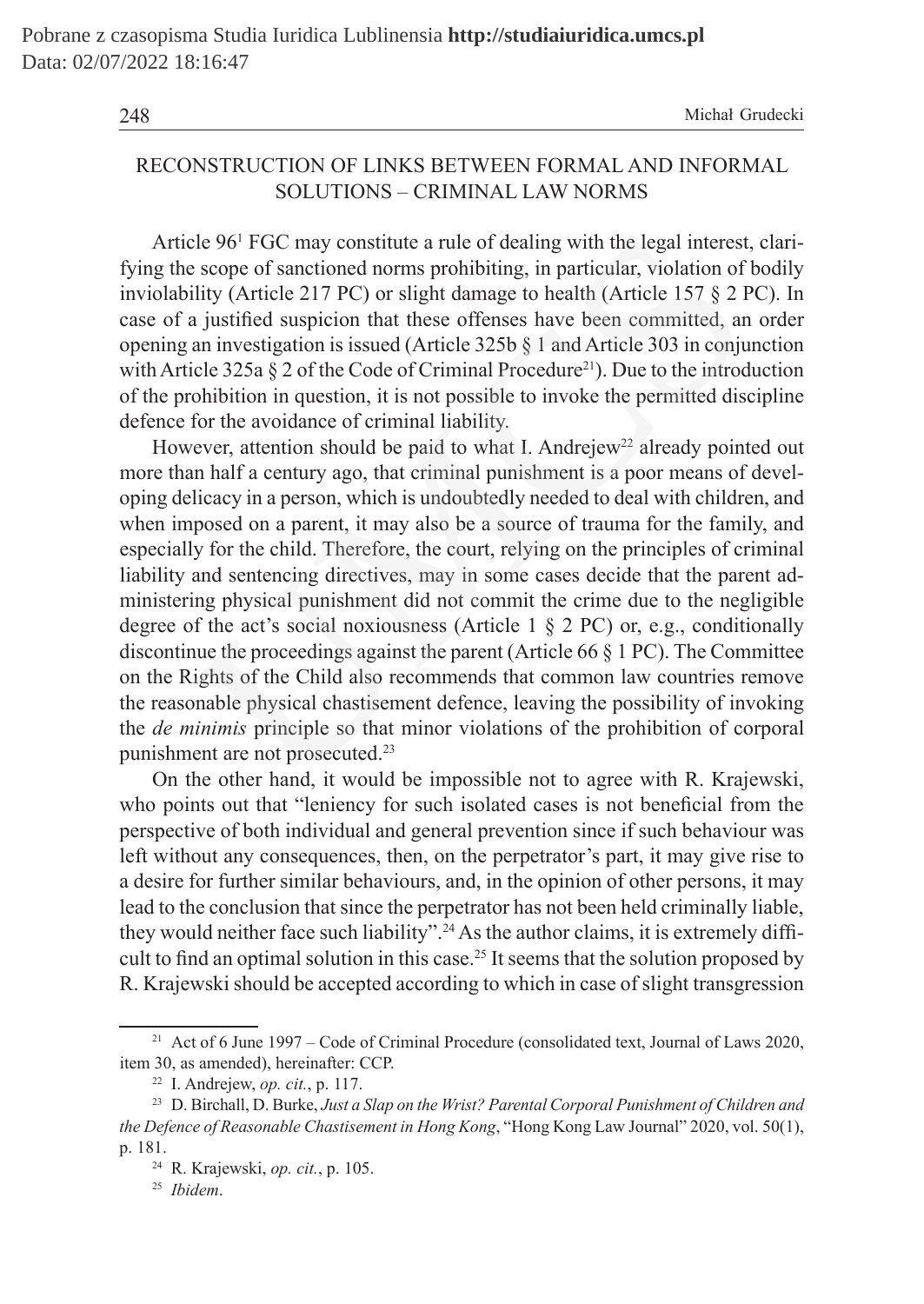of the limits of legal parental influence, parents should be subjected to the restrictions and control mechanisms provided for under the Family and Guardianship Code, instead of launching litigation based on the sanctioning norm.<sup>26</sup> Rules of social behaviour according to which any violence against children is unacceptable should be promoted, and the provisions of criminal law should be reserved only for the most severe cases, so as to avoid unnecessary disintegration of family.<sup>27</sup>

# RECONSTRUCTION OF LINKS BETWEEN FORMAL AND INFORMAL SOLUTIONS – NON-FORMALISED STANDARDS OF CONDUCT

Strong support for the use of corporal punishment of minors persists:

- a) in Polish society in 2018, the use of spanking was supported by 43% of respondents, and 24% were in favour of "heavy spanking", with 85% of the respondents aware that the use of corporal punishment was against the law.<sup>28</sup>
- b) in Polish jurisprudence e.g., the District Court in Gliwice suggests that there are situations in which acts of an offender are difficult to distinguish from non-punishable child discipline,<sup>29</sup>
- c) among academic authors e.g., P. Czarnek believes that there are situations in life in which administration of physical punishment to a child is necessary.30 According to W. Jedlecka, in Poland, there is a legal tolerance for physical disciplining of children,<sup>31</sup> haviour according to which any violence against children is unacce<br>e promoted, and the provisions of criminal law should be reserve<br>oost severe cases, so as to avoid unnecessary disintegration of fam<br>NSTRUCTION OF LINKS B
- d) among participants of the legislative process e.g., MP R. Telus claims that spanking is a manifestation of parental love for a child<sup>32</sup>.

Poland is no exception in the international arena as regards the existing support for the use of corporal punishment of minors. As A. Rowland, G. Felicity and M. Stanton indicate, in 2017, in the USA 65% of parents supported physical discipline of young children, and there are still voices among representatives of the American judiciary supporting this method of disciplining.<sup>33</sup> Also, some representatives of foreign science, as pointed out by A. Rowland, G. Felicity and M. Stanton,

<sup>26</sup> *Ibidem*.

<sup>27</sup> D. Birchall, D. Burke, *op. cit.*, pp. 169–170, 181, 189.

<sup>28</sup> E. Jarosz, *Postawy wobec przemocy w wychowaniu – czy dobra zmiana? Raport Rzecznika Praw Dziecka 2018*, https://brpd.gov.pl/sites/default/files/raport\_2018.pdf [access: 11.02.2021], p. 8, 29.

<sup>&</sup>lt;sup>29</sup> Judgement of the District Court of Gliwice of 23 March 2017, V Ka 647/16.

<sup>30</sup> P. Czarnek, *Karcenie małoletnich w świetle Konstytucji RP*, [in:] *Prawne aspekty karcenia małoletnich*, ed. F. Ciepły, Warszawa 2011, p. 34.

<sup>31</sup> W. Jedlecka, *Zakaz stosowania kar cielesnych a kontratyp karcenia wychowawczego*, "Przegląd Prawa i Administracji" 2020, no. 2, p. 100.

<sup>32</sup> *Stenogram z 62. posiedzenia Sejmu VI kadencji…*, p. 166.

<sup>33</sup> A. Rowland, G. Felicity, M. Stanton, *op. cit.*, pp. 172–174.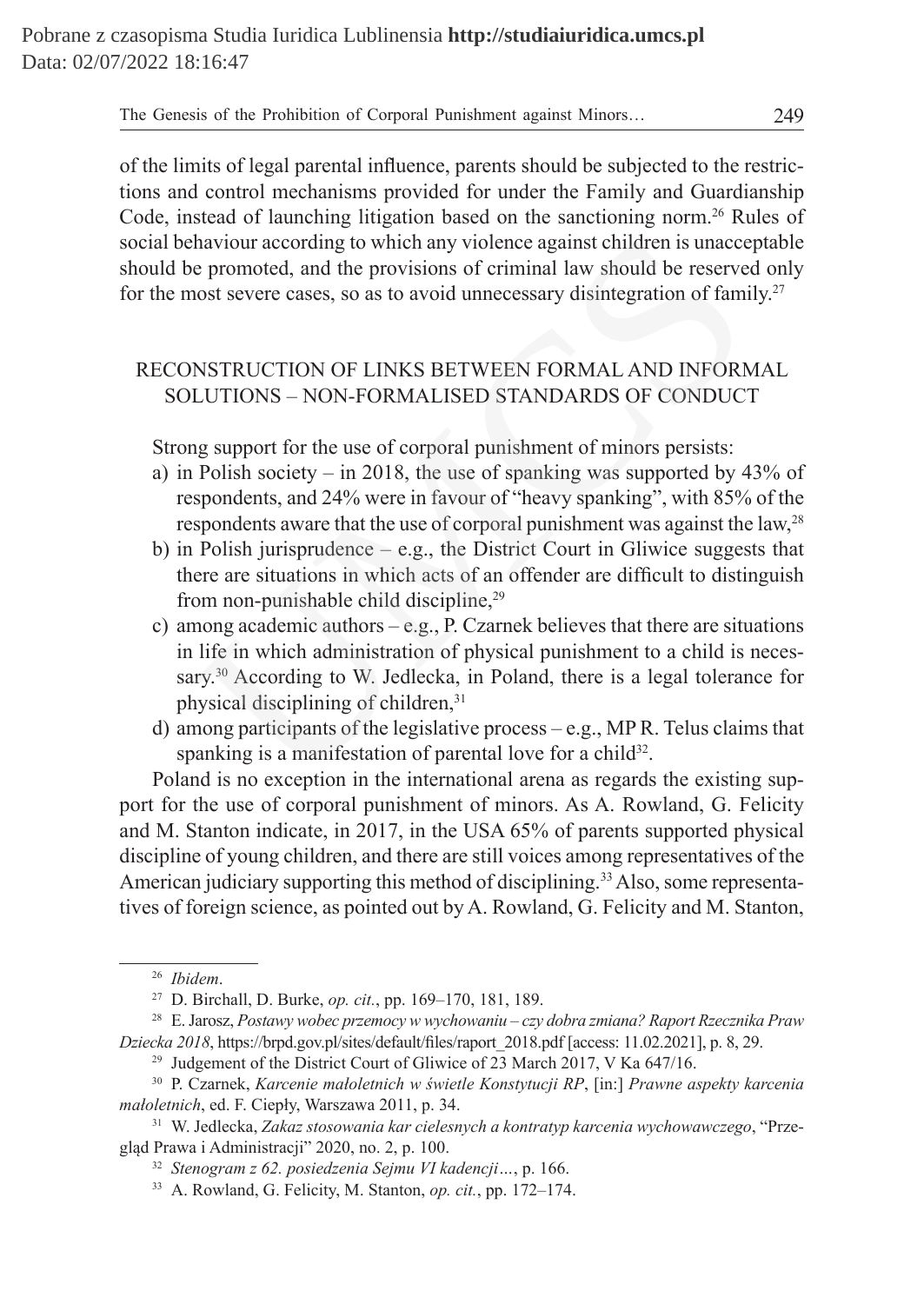claim that occasional spanking does not bring harm, and traditional methods of disciplining children should not be prematurely prohibited.34 In the USA, physical discipline is permitted in all states (the same is the case in Australia), whereas in England and Northern Ireland, only such corporal discipline is prohibited that leaves a mark on the child's body or involves the use of a tool, such as a cane or a belt.<sup>35</sup> In Wales, the reasonable punishment defence will be removed in 2022.<sup>36</sup> In South Africa, already in 2005, the ban on the use of corporal punishment of minors was rejected because parliamentarians turned out to support this method.<sup>37</sup>

In connection with the above, it can be assumed that informal standards have developed under which the use of light spanking of children is still practiced, without appropriate reaction from the authorized bodies and without condemnation from a part of the society. According to those rules, the upbringing of children, including administration of punishments to them, constitutes a right of parents, which should not be interfered with by other persons.<sup>38</sup> It can be said that in Poland, as in Hong Kong, corporal discipline of minors is still rooted in social norms for almost half of parents and guardians.39

This informal norm seems to be well reflected in the words of B. Hołyst, spoken after the adoption of the prohibition in question. In the opinion of this victimologist, "the use of physical violence against children – hitting, jerking, kicking, etc. is, in principle, an almost permissible activity in our country, as long as it does not bear the features of systematic abuse prosecuted under Article 207 PC. From the legal point of view, as long as the child is punished dispassionately and moderately and the punishment, executed with an appropriate tool, is not unbearable for the child, administration of corporal punishment to children is permissible in Poland".40 The informal norm of behaviour may therefore read: "Parent/guardian, you may use such penalties as you consider appropriate to achieve the parenting goals". and Northern Ireland, only such corporal discipline is prohibited that<br>in the child's body or involves the use of a tool, such as a cane or a<br>the reasonable punishment defence will be removed in 2022.<sup>36</sup> In<br>lready in 200

<sup>34</sup> *Ibidem*, p. 172; T. Waterston, S. Janson, *Hitting children is wrong*, "BMJ Paediatrics Open" 2020, vol. 4(1), p. 1.

<sup>35</sup> A. Rowland, G. Felicity, M. Stanton, *op. cit.*, pp. 182–184; T. Waterson, S. Janson, *op. cit.*, p. 1.

<sup>36</sup> D. Birchall, D. Burke, *op. cit.*, p. 186.

<sup>37</sup> J. Sloth-Nielsen, *Sideswipes and Backhanders: Abolition of the Reasonable Chastisement Defence in South Africa*, "International Journal of Law, Policy and the Family" 2020, vol. 34(2), p. 193; T. Waterston, S. Janson, *op. cit.*, p. 2.

<sup>38</sup> M. Wolicki, *Zasadność i dopuszczalne formy karcenia małoletnich według wskazań psychologii wychowawczej*, [in:] *Prawne aspekty karcenia małoletnich*, ed. F. Ciepły, Warszawa 2011, p. 150.

<sup>39</sup> D. Birchall, D. Burke, *op. cit.*, p. 188.

<sup>40</sup> B. Hołyst, *Wiktymologia*, Warszawa 2011, p. 431.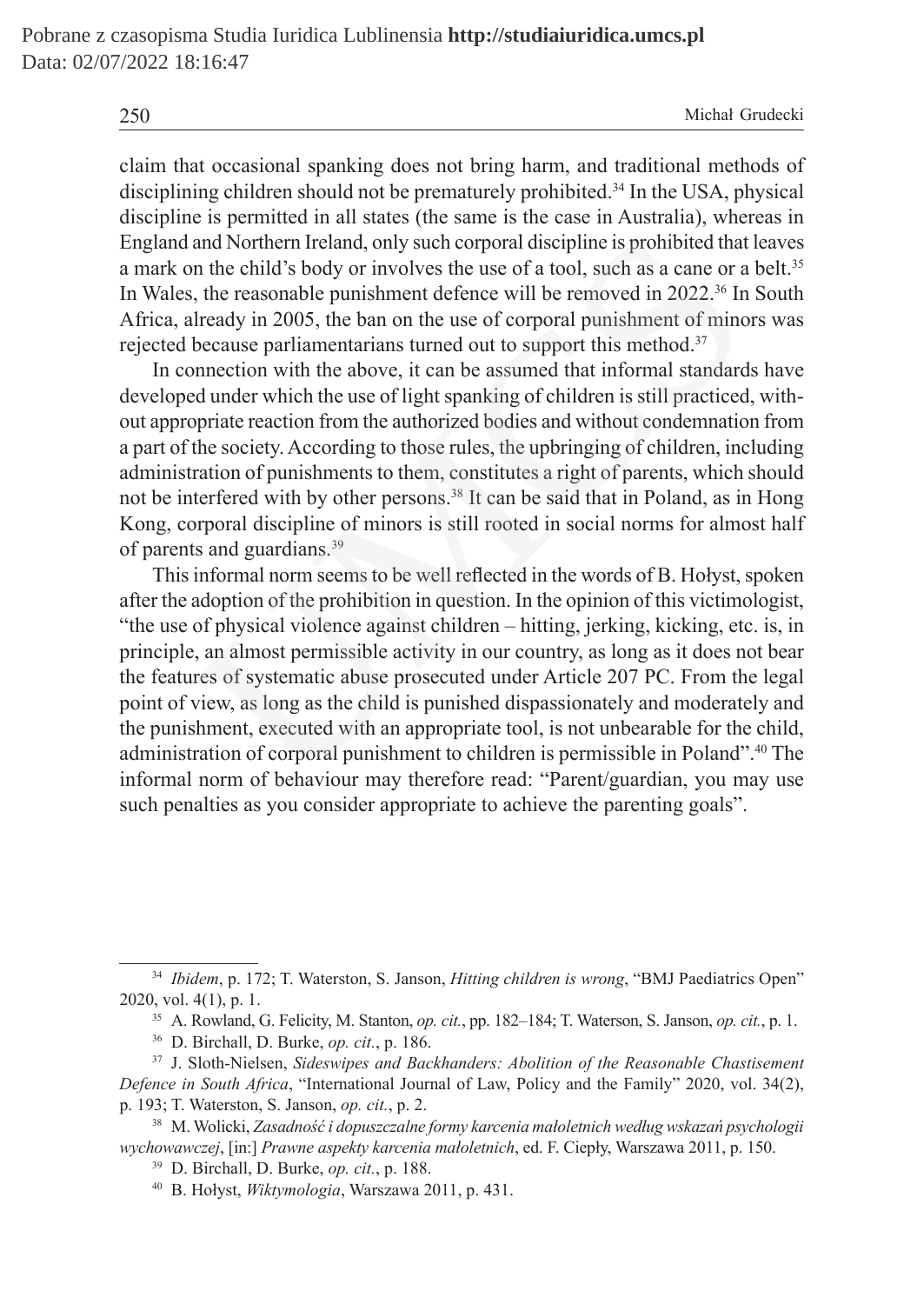# THE ACTUAL ROLE OF THE PROHIBITION OF CORPORAL PUNISHMENT OF MINORS

Administration of corporal punishment to minors has always been a behaviour violating the inherent and inalienable dignity of human beings, the respect for which is guaranteed by both national (Article 30 of the Polish Constitution) and international law provisions (Preamble to the International Covenant on Civil and Political Rights).<sup>41</sup> The fact that the addressees of this prohibition are also subjects of private law – and this category includes parents or guardians – is not questioned in the doctrine even by those lawyers who are against direct, horizontal application of the provisions on human rights.<sup>42</sup> Hitting a child was therefore unlawful in civilized countries, as was hitting of an adult. The ban on violating human dignity is absolute and applies to everyone.<sup>43</sup> The above thesis is also confirmed by the decision of the Constitutional Court of South Africa, which points out that corporal discipline violates the right to dignity, which is a fundamental constitutional value.<sup>44</sup> inistration of corporal punishment to minors has always been a beh<br>the inherent and inalienable dignity of human beings, the resp<br>guaranteed by both national (Article 30 of the Polish Constitutio<br>onal law provisions (Prea

There is no consensus in society and among educators as to whether the use of corporal punishment has any educational value.45 Moreover, even the best parental motivation behind that punishing method will not reduce its harmful influence on the child. This leads to the conclusion that corporal discipline can by no means (and never could) be considered legal.

Thus, the prohibition of corporal punishment in the Family and Guardianship Code did not expand the scope of criminalization. Behaviour consisting in physical punishment, even prior to the entry into force of Article 961 FGC, was not – due to the mandatory prohibition of violating human dignity – a socially acceptable method of parenting, and thus was always unlawful.

It must be admitted that the introduction of the discussed provision is an attempt to employ the regulatory function of law so as to reinforce social attitudes desired by the legislator. As M. Płatek notes, law shapes culture and changes beliefs – its contents are treated as something normal in society.46 This is also pointed out

<sup>41</sup> R. Smith, *'Hands-off parenting?' – towards a reform of the defence of reasonable chastisement in the UK*, "Child and Family Law Quarterly" 2004, vol. 16(3), p. 267.

<sup>42</sup> L. Bosek, *Prawo podstawowe do godności ludzkiej w Konstytucji RP*, [in:] *Państwo prawa i prawo karne. Księga Jubileuszowa Profesora Andrzeja Zolla*, eds. P. Kardas, T. Sroka, W. Wróbel, vol. 1, Warszawa 2012, pp. 94–96; J. Boć, B. Banaszak, M. Jabłoński, *Komentarz do art. 30 Konstytucji RP*, [in:] *Konstytucje Rzeczypospolitej oraz komentarz do Konstytucji RP z 1997 roku*, ed. J. Boć, Wrocław 1998, p. 68.

<sup>43</sup> Judgement of the Constitutional Tribunal of 4 April 2001, K 11/00, LEX no. 46869.

<sup>44</sup> J. Sloth-Nielsen, *op. cit.*, p. 195.

<sup>45</sup> S. Różycka-Jaroś, *Karcenie dzieci – czyn zabroniony czy okoliczność uchylająca bezprawność*, Warszawa 2012, p. 79; T. Waterston, S. Janson, *op. cit.*, p. 1.

<sup>46</sup> M. Płatek, *W drodze*, "Niebieska Linia" 2005, no. 6, www.niebieskalinia.pl/pismo/wydania/ dostepne-artykuly/4463-w-drodze [access: 11.02.2021].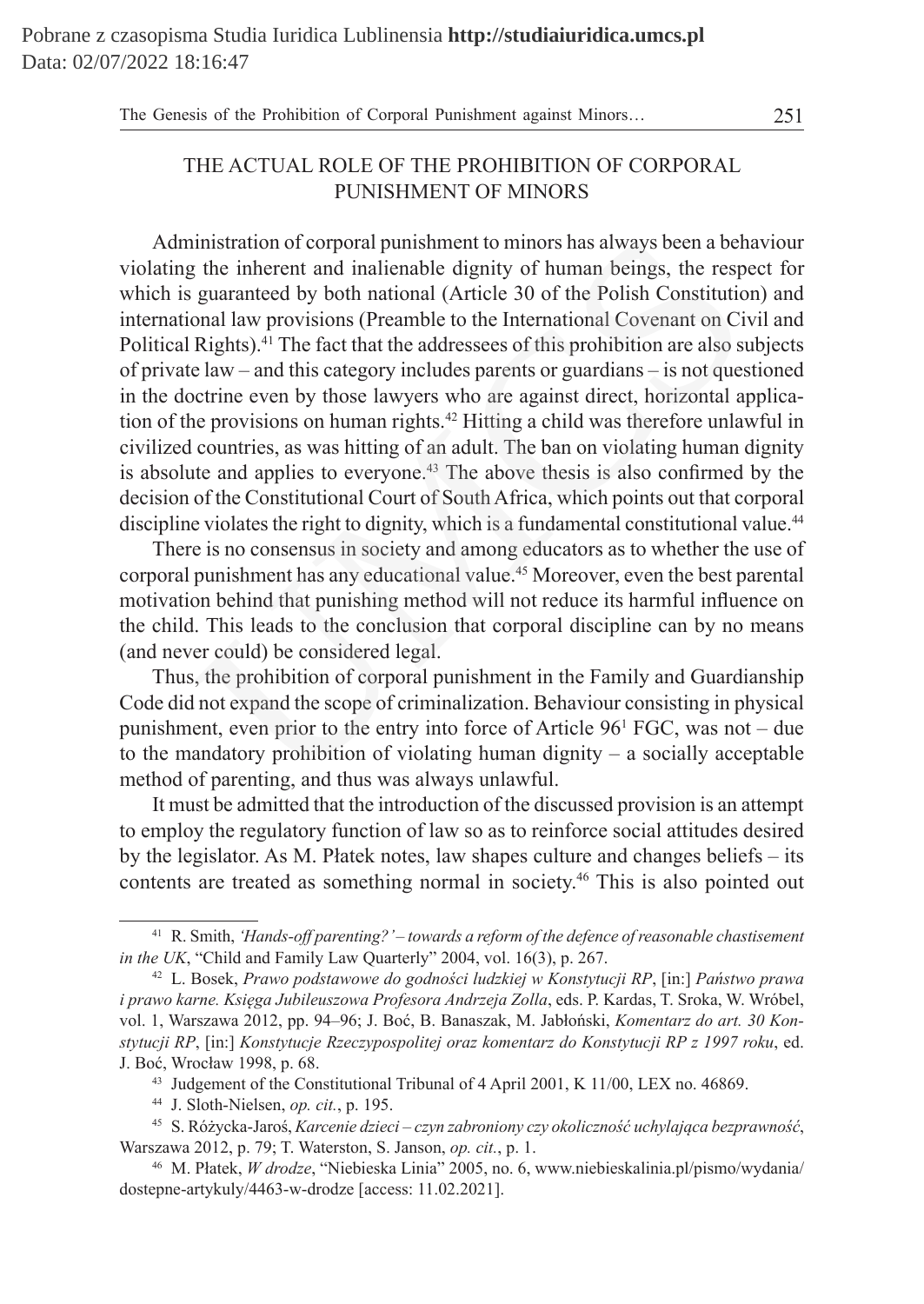by E. Zielińska in her legal opinion on the draft act introducing the provision in question. The author writes about reaffirmation of the ban on the use of corporal punishment.47 Such purpose, as indicated above, was also made express by the authors themselves in the draft's explanatory memorandum. Such was the tone of MP T. Ross during the legislative process: "I want to move back to the subject of corporal punishment, to spanking. These are two questions that must be separated – criminal problem and problem of social sensitivity, question of developing instinctive response in the society. A slap administered by a mother to her child when boarding a bus should be controlled immediately. It is not that a policeman will come, but this is a matter of social disapproval, and for that purpose we need extensive education, and this is the direction we should take".<sup>48</sup> The prohibition of corporal punishment against minors is intended to prevent parents from cruel child discipline through education and support rather than punitive methods.<sup>49</sup> themselves in the draft's explanatory memorandum. Such was then Ross during the legislative process: "I want to move back to the eral punishment, to spanking. These are two questions that must be firminal problem and probl

It is worth noting, as P. Tuleja did, that the right to protection of dignity under Article 30 of the Polish Constitution is subsidiary and "an individual may rely thereon only when other rights or freedoms fail to guarantee such protection".50 Therefore, the decision of the legislator who resolved to insert in the Family and Guardianship Code a provision directly relating to the unlawful handling of minor's legal goods by physical punishment and guaranteeing the said protection should be assessed very positively.

# THE IMPACT OF REAFFIRMING THE PROHIBITION OF CORPORAL PUNISHMENT ON THE CHANGE OF SOCIAL OPINION ON PARENTING METHODS

In 2008, two years before the ban on corporal punishment was introduced, 78% of respondents approved of the use of minor physical punishment, agreeing with the statement that there are situations in which a child should be spanked.<sup>51</sup> Four years later (two years after the introduction of Article 961 FGC), social support for

<sup>47</sup> E. Zielińska, *Opinia prawna dotycząca Sprawozdania Komisji Polityki Społecznej i Rodziny (druk 2776) o rządowym projekcie zmiany ustawy o przeciwdziałaniu przemocy w rodzinie oraz niektórych innych ustaw (druk 1698) oraz o poselskim projekcie ustawy o zmianie ustawy o przeciwdziałaniu przemocy w rodzinie oraz o zmianie niektórych innych ustaw (druk nr 1789)*, http://orka. sejm.gov.pl/RexDomk6.nsf/0/937A28F06DB23B7EC12576E30041A579/\$file/i412\_10.rtf [access: 11.02.2021], p. 17.

<sup>48</sup> *133. posiedzenie Komisji Polityki Społecznej…*

<sup>49</sup> D. Birchall, D. Burke, *op. cit.*, p. 181.

<sup>50</sup> P. Tuleja, *Stosowanie Konstytucji RP w świetle zasady jej nadrzędności (wybrane problemy)*, Kraków 2003, pp. 127–128.

<sup>51</sup> E. Jarosz, *Postawy społeczne…*, p. 5.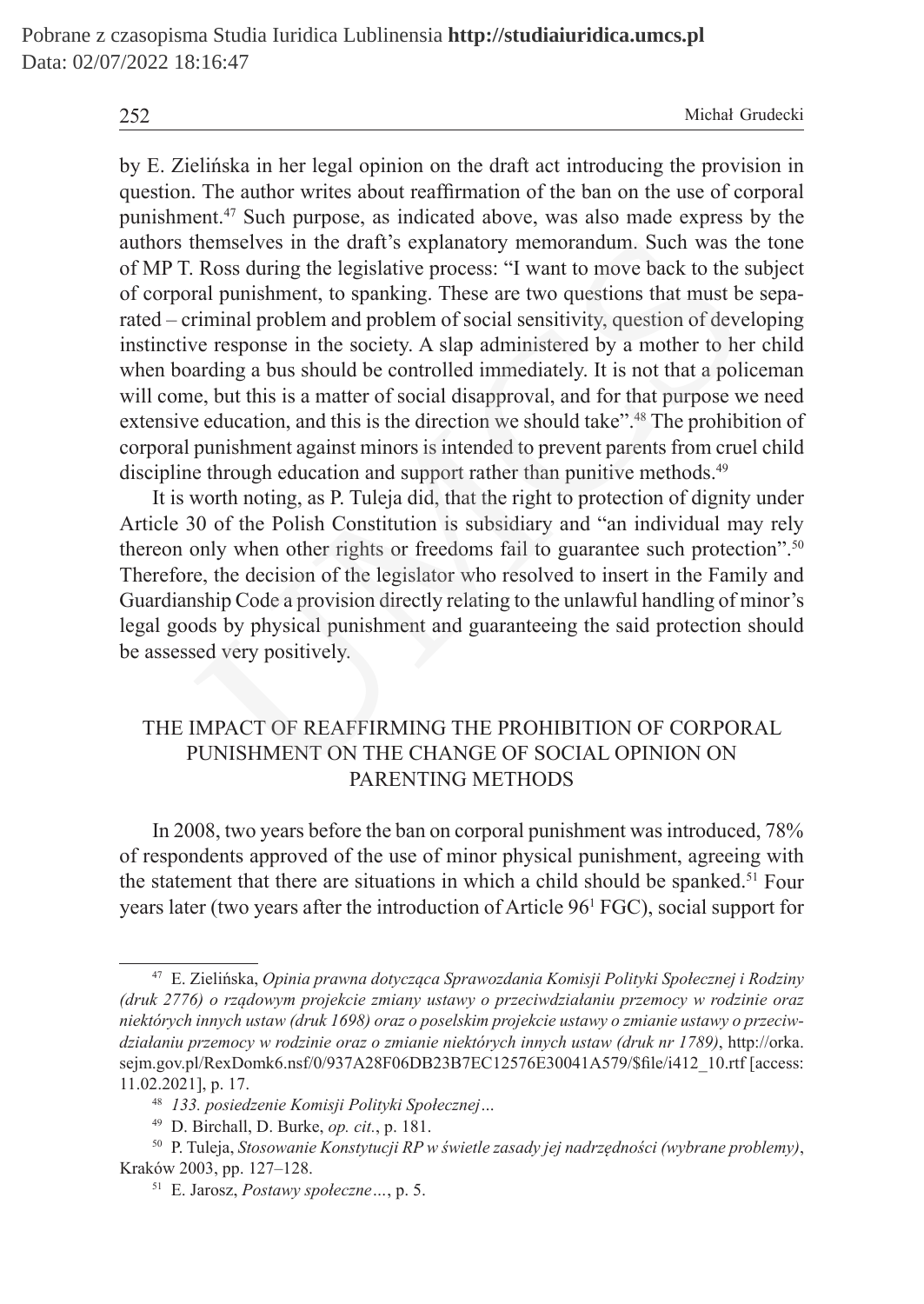this form of punishing minors fell to  $69\%$ <sup>52</sup> In 2014, this indicator was  $61\%$ <sup>53</sup> and in  $2017 - 52\%$ .<sup>54</sup> In 2018, the percentage of people who supported spanking was only  $43\%$ <sup>55</sup> Slightly slower is the decline in the much lower, from the very beginning, social support for disciplining children through so-called "heavy spanking". In 2008, only 41% of the respondents were in favour of "heavy spanking",  $56$  in  $2012 - 38\%,$ <sup>57</sup> in  $2014 - 28\%,$ <sup>58</sup> in  $2017 - 27\%,$ <sup>59</sup> and in  $2018 - 24\%,$ <sup>60</sup>

It should be remembered that research on social attitudes reflects views only and does not give a picture of actual attitudes. In fact, actions may deviate from the declarations made. In order to fully assess the effects of the introduced ban, research should be carried out to verify actual behavior, e.g., by analyzing statistics maintained by organizations supporting families and protecting children against violence, or criminal statistics. This way, it can be noted that between 2010 and 2012 there was a two-fold decrease in the number of minor victims of domestic violence (from little more than  $40,000$  to little less than  $20,000$ ).<sup>61</sup> In 2014, there was a slight increase to 21,000, but then a progressive decline was reported to 12,000 in  $2019<sup>62</sup>$  However, on the basis of the above data, it is impossible to determine what the share of unlawful corporal punishment was in overall violence against children. ial support for disciplining children through so-called "heavy span only 41% of the respondents were in favour of "heavy spanking 8%,<sup>57</sup> in 2014 – 28%,<sup>58</sup> in 2017 – 27%,<sup>59</sup> and in 2018 – 24%.<sup>60</sup> suould be remembered t

As can be seen from the presented data, the support for the use of corporal punishment against minors by Polish society has definitely decreased. The question is whether the introduction of the ban on this type of parental method in 2010 was the reason for that trend. In this context, it is worth looking at one more research – concerning the social awareness of the existence in the Polish legal system of the prohibition of physical child discipline. In 2012, 78% of the respondents realized that hitting a child was against the law.<sup>63</sup> In 2014, this percentage was  $76\%$ , <sup>64</sup>

<sup>52</sup> *Ibidem*.

<sup>53</sup> *Bicie dzieci po polsku… czyli postawy społeczne wobec przemocy w wychowaniu. Raport Rzecznika Praw Dziecka 2014*, http://brpd.gov.pl/sites/default/files/prezentacja\_wynikow\_badan\_2014.pdf [access: 11.02.2021], p. 4.

<sup>54</sup> E. Jarosz, *Przemoc w wychowaniu – czas z tym skończyć! Raport Rzecznika Praw Dziecka*  2017, http://brpd.gov.pl/sites/default/files/przemoc\_w\_wychowaniu\_raport\_2017\_0.pdf [access: 11.02.2021], p. 5.

<sup>55</sup> Eadem, *Postawy wobec przemocy…*, p. 8.

<sup>56</sup> Eadem, *Postawy społeczne…*, p. 7.

<sup>57</sup> *Ibidem*.

<sup>58</sup> *Bicie…*, p. 6.

<sup>59</sup> E. Jarosz, *Przemoc w wychowaniu…*, p. 4.

<sup>60</sup> Eadem, *Postawy wobec przemocy…*, p. 10.

<sup>61</sup> *Przemoc wobec dzieci*, https://dzieciwpolsce.pl/analiza/29/przemoc-wobec-dzieci [access: 29.06.2021].

<sup>62</sup> *Ibidem*.

<sup>63</sup> E. Jarosz, *Postawy społeczne…*, p. 13.

<sup>64</sup> *Bicie…*, p. 13.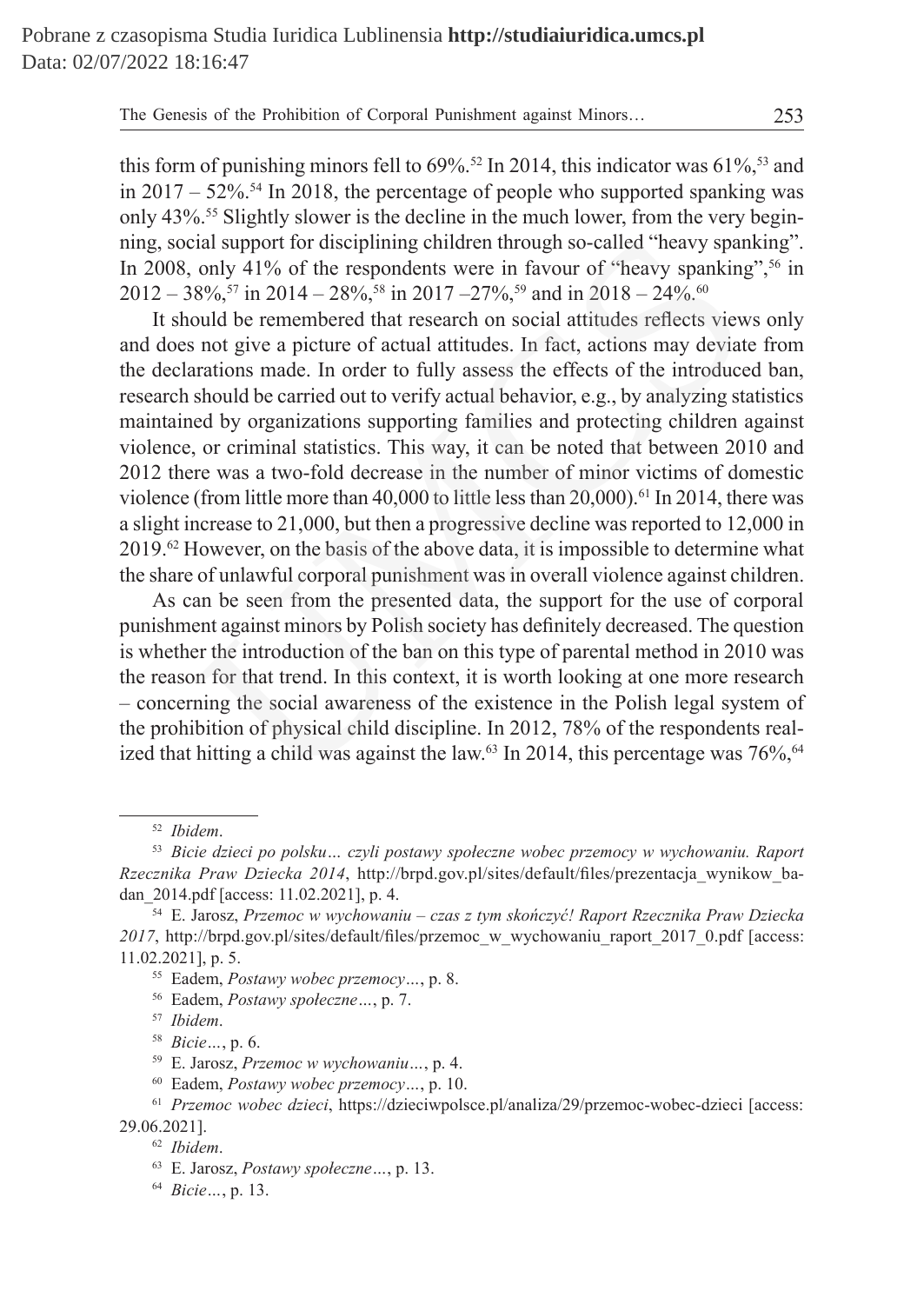| 254 | Michał Grudecki |
|-----|-----------------|
|     |                 |

in 2017 – 70%,<sup>65</sup> and in 2018 – 85%.<sup>66</sup> The data indicate that the awareness of unlawfulness of beating children was present in society practically from the very introduction of the ban on corporal punishment, and even slightly decreased until it rose rapidly in 2018. On the other hand, the decline in support for this type of parental method was constant.

Therefore, one can risk saying that the introduction of Article 961 FGC contributed to a decline in the social approval of physical discipline of minors, but was not its only and decisive cause. It seems that social and educational campaigns against any forms of violence affecting children, as well as policies aimed at supporting families, could be of equal importance for the creation of positive behaviour patterns. A. Rowland, G. Felicity and M. Stanton are absolutely right to point out that "laws function better to eradicate behaviour when combined with education and supportive measures".67 In Poland, we need to act like the Welsh Government which "proposes a range of measures to support parents, such as raising awareness and the inculcation of positive parenting skills that align with human rights law".<sup>68</sup> pidly in 2018. On the other hand, the decline in support for this t<br>method was constant.<br>efore, one can risk saying that the introduction of Article 96<sup>1</sup>FG<br>to a decline in the social approval of physical discipline of mi

### **CONCLUSIONS**

The provision of Article 961 FGC has not changed anything with regard to the scope of permitted disciplining of minors. Before the provision was introduced in the Code, parents could not use corporal punishment as a part of parental impact. Contrary to the highest acts in the Polish legal system, such as the Polish Constitution or the International Covenant on Civil and Political Rights, the right cannot be derived from the parental authority regime. This provision is only an attempt to reinforce the desired social attitudes and parenting culture in order to ultimately eliminate the unlawful use of corporal punishment, and such is its role in any legal order.69 The ban on corporal punishment of children, just as the postulated removal of the reasonable chastisement defence in Hong Kong, was not enacted to increase the prosecution rate of parents.70

On the other hand, the fact that some parents and guardians have until now used such penalties, and the social support for them persisting at a certain level, indicates that informal standards of conduct will nevertheless prevail over legal

<sup>65</sup> E. Jarosz, *Przemoc w wychowaniu…*, p. 12.

<sup>66</sup> Eadem, *Postawy wobec przemocy…*, p. 29.

<sup>67</sup> A. Rowland, G. Felicity, M. Stanton, *op. cit.*, p. 185; R. Smith, *op. cit.*, p. 267, 269; T. Waterston, S. Janson, *op. cit.*, p. 2.

<sup>68</sup> D. Birchall, D. Burke, *op. cit.*, p. 187.

<sup>69</sup> A. Rowland, G. Felicity, M. Stanton, *op. cit.*, pp. 188–189; D. Birchall, D. Burke, *op. cit.*, p. 169, 188.

<sup>70</sup> D. Birchall, D. Burke, *op. cit.*, p. 193.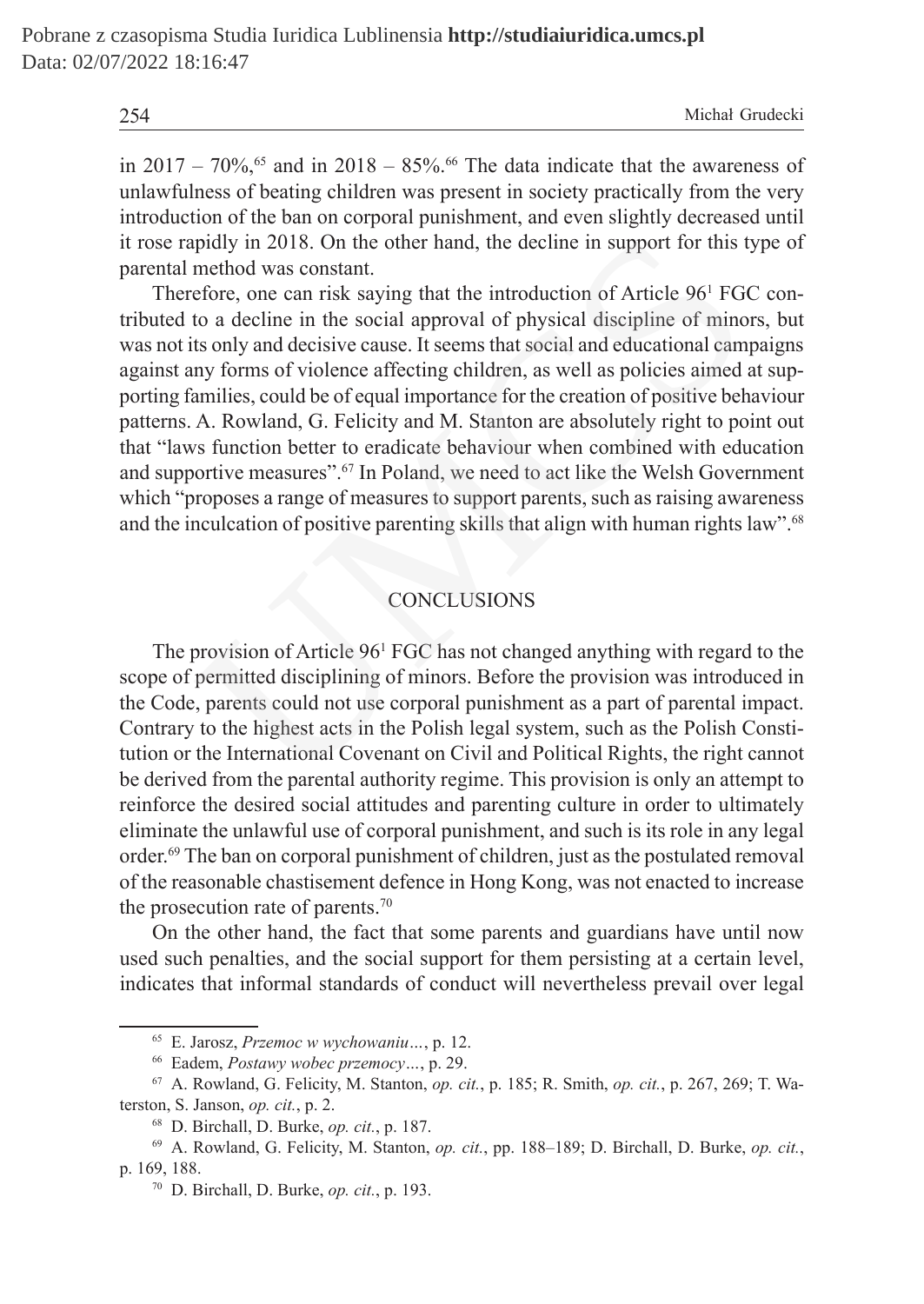norms, including the discussed provision aimed at reinforcing the correct social attitudes towards children during the upbringing process. Physical disciplining of children is still normal for some parents or guardians, and the prohibition in question constitutes a "significant intrusion into the private sphere".71 It may take more time to convince the rest of society of the harmfulness of physical disciplining of minors.

Although the society is not ready to change its behaviour as far as upbringing of children is concerned, the need to provide them, as the weakest parties, with the greatest protection fully justifies an express prohibition of corporal punishment.72 It is unacceptable that the right to corporal discipline, which was enjoyed in the past by slave masters and husbands in relation to their wives, should continue to apply to the most fragile and weakest ones.73 es a "significant intrusion into the private sphere".<sup>71</sup> It may take mot<br>
coce the rest of society of the harmfulness of physical disciplining of r<br>
ough the society is not ready to change its behaviour as far as upbr<br>
en

### REFERENCES

#### **Literature**

- Andrejew I., *Oceny prawne karcenia nieletnich*, Warszawa 1964.
- Birchall D., Burke D., *Just a Slap on the Wrist? Parental Corporal Punishment of Children and the Defence of Reasonable Chastisement in Hong Kong*, "Hong Kong Law Journal" 2020, vol. 50(1).
- Boć J., Banaszak B., Jabłoński M., *Komentarz do art. 30 Konstytucji RP*, [in:] *Konstytucje Rzeczypospolitej oraz komentarz do Konstytucji RP z 1997 roku*, ed. J. Boć, Wrocław 1998.
- Bosek L., *Prawo podstawowe do godności ludzkiej w Konstytucji RP*, [in:] *Państwo prawa i prawo karne. Księga Jubileuszowa Profesora Andrzeja Zolla*, eds. P. Kardas, T. Sroka, W. Wróbel, vol. 1, Warszawa 2012.
- Chmielnicki P., *Identyfikacja celów i funkcji w ramach wykładni prawa*, "Przegląd Prawa Publicznego" 2015, no. 3.
- Chmielnicki P., *Konspekt badań nad źródłami pochodzenia prawa*, "Przegląd Prawa Publicznego" 2012, no. 11.
- Chmielnicki P., *Metodyka badań nad źródłami powstawania prawa. Część 1. Podstawy*, "Przegląd Prawa Publicznego" 2012, no. 3.
- Chmielnicki P., *Metodyka badań nad źródłami powstawania prawa. Część 2. Uzasadnienie i objaśnianie poszczególnych faz badań*, "Przegląd Prawa Publicznego" 2012, no. 4.
- Chmielnicki P., *Uniwersalna metoda oceny regulacji skutków prawnych*, "Przegląd Prawa Publicznego" 2013, no. 7–8.
- Cisek A., *Obowiązek posłuszeństwa wobec rodziców a ochrona dóbr osobistych dziecka*, "Acta Universitatis Wratislaviensis" 1990, no. 1152.
- Czarnek P., *Karcenie małoletnich w świetle Konstytucji RP*, [in:] *Prawne aspekty karcenia małoletnich*, ed. F. Ciepły, Warszawa 2011.
- Gurdek M., *Wstęp*, [in:] *Badania nad źródłami prawa i efektami jego stosowania*, ed. M. Gurdek, vol. 1, Warszawa 2020.

Hołyst B., *Wiktymologia*, Warszawa 2011.

<sup>71</sup> *Ibidem*, p. 169.

<sup>72</sup> A. Rowland, G. Felicity, M. Stanton, *op. cit.*, p. 189.

<sup>73</sup> See R. Smith, *op. cit.*, p. 261.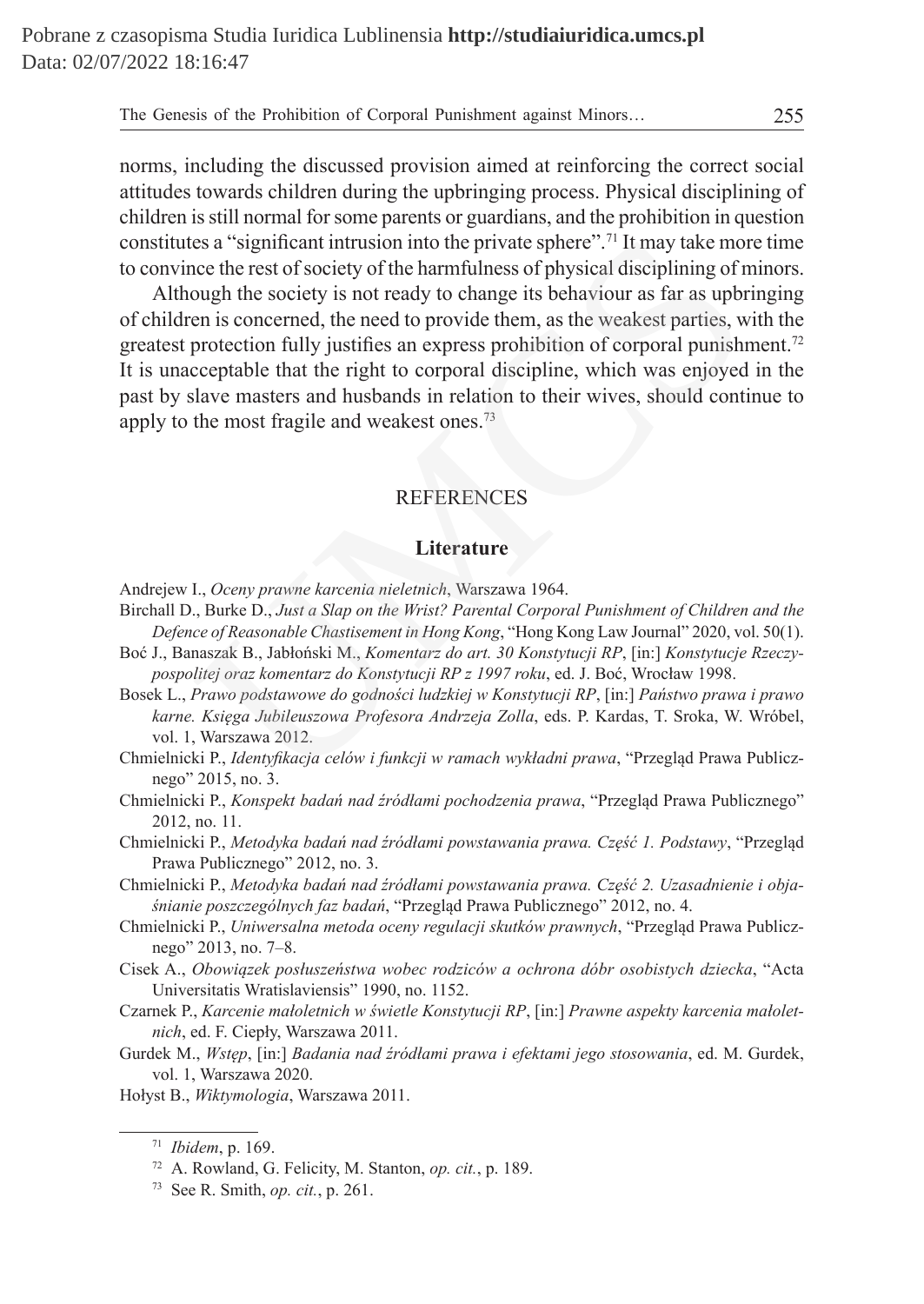| 256                                                                                                                                                                                                                                                                                                                           | Michał Grudecki |
|-------------------------------------------------------------------------------------------------------------------------------------------------------------------------------------------------------------------------------------------------------------------------------------------------------------------------------|-----------------|
| Hypś S., Prawnokarna ochrona dziecka przed przemocą, [in:] Prawo karne w ochronie praw dziecka,<br>eds. A. Grześkowiak, I. Zgoliński, Bydgoszcz 2018.                                                                                                                                                                         |                 |
| Jedlecka W., Zakaz stosowania kar cielesnych a kontratyp karcenia wychowawczego, "Przegląd Prawa<br>i Administracji" 2020, no. 2, DOI: https://doi.org/10.19195/0137-1134.120.55.<br>Krajewski R., Karcenie dzieci. Perspektywa prawna, Warszawa 2010.                                                                        |                 |
| Makaruk K., Postawy Polaków wobec kar fizycznych a ich stosowanie w praktyce rodzicielskiej,<br>"Dziecko krzywdzone. Teoria, badania, praktyka" 2012, no. 4.                                                                                                                                                                  |                 |
| Matczak M., Imperium tekstu. Prawo jako postulowanie i urzeczywistnianie świata możliwego,<br>Warszawa 2019.                                                                                                                                                                                                                  |                 |
| Rowland A., Felicity G., Stanton M., Physical Punishment of Children: Time to End the Defence<br>of Reasonable Chastisement in the UK, USA and Australia, "International Journal of Children<br>Rights" 2017, vol. 25(1), DOI: https://doi.org/10.1163/15718182-02501007.                                                     |                 |
| Różycka-Jaroś S., Karcenie dzieci - czyn zabroniony czy okoliczność uchylająca bezprawność,<br>Warszawa 2012.                                                                                                                                                                                                                 |                 |
| Sege R., Siegel B., Effective Discipline to Raise Healthy Children, "Pediatrics" 2018, vol. 142(6),<br>DOI: https://doi.org/10.1542/peds.2018-3112.                                                                                                                                                                           |                 |
| Sloth-Nielsen J., Sideswipes and Backhanders: Abolition of the Reasonable Chastisement Defence in<br>South Africa, "International Journal of Law, Policy and the Family" 2020, vol. 34(2),<br>DOI: https://doi.org/10.1093/lawfam/ebaa005.                                                                                    |                 |
| Smith R., 'Hands-off parenting?' – towards a reform of the defence of reasonable chastisement in<br>the UK, "Child and Family Law Quarterly" 2004, vol. 16(3).                                                                                                                                                                |                 |
| Tuleja P., Stosowanie Konstytucji RP w świetle zasady jej nadrzędności (wybrane problemy), Kraków<br>2003.                                                                                                                                                                                                                    |                 |
| Waterston T., Janson S., Hitting children is wrong, "BMJ Paediatrics Open" 2020, vol. 4(1),<br>DOI: https://doi.org/10.1136/bmjpo-2020-000675.                                                                                                                                                                                |                 |
| Wolicki M., Zasadność i dopuszczalne formy karcenia małoletnich według wskazań psychologii<br>wychowawczej, [in:] Prawne aspekty karcenia małoletnich, ed. F. Ciepły, Warszawa 2011.                                                                                                                                          |                 |
| Zolotor A., Puzia M., Bans against Corporal Punishment: A Systematic Review of the Laws, Changes<br>in Attitudes and Behaviours, "Child Abuse Review" 2010, vol. 19(4),<br>DOI: https://doi.org/10.1002/car.1131.                                                                                                             |                 |
| <b>Online sources</b>                                                                                                                                                                                                                                                                                                         |                 |
| 133. posiedzenie Komisji Polityki Społecznej oraz Rodziny z 5 marca 2009 r., http://orka.sejm.gov.<br>pl/Biuletyn.nsf/wgskrnr6/PSR-133 [access: 11.02.2021].<br>139. posiedzenie Komisji Polityki Społecznej oraz Rodziny z 31 marca 2009 r., http://orka.sejm.gov.<br>pl/Biuletyn.nsf/wgskrnr6/PSR-139 [access: 11.02.2021]. |                 |
| Bicie dzieci po polsku  czyli postawy społeczne wobec przemocy w wychowaniu. Raport Rzecznika<br>Praw Dziecka 2014, http://brpd.gov.pl/sites/default/files/prezentacja wynikow badan 2014.<br>ndf [access: 11.02.2021].                                                                                                       |                 |

- Jarosz E., *Postawy społeczne wobec bicia dzieci. Raport z badań*, www.powiat.swidnica.pl/strony/ do\_druku/aktualnosci/2012/11/025-01.pdf [access: 11.02.2021].
- Jarosz E., *Postawy wobec przemocy w wychowaniu czy dobra zmiana? Raport Rzecznika Praw Dziecka 2018*, https://brpd.gov.pl/sites/default/files/raport\_2018.pdf [access: 11.02.2021].
- Jarosz E., *Przemoc w wychowaniu czas ztym skończyć! Raport Rzecznika Praw Dziecka 2017*, http:// brpd.gov.pl/sites/default/files/przemoc\_w\_wychowaniu\_raport\_2017\_0.pdf [access: 11.02.2021].
- *Kary fizyczne a problemy zdrowotne i psychiczne*, www.niebieskalinia.info/files/Artykuly/Kary\_fizyczne a problemy zdtowotne i psychiczne.pdf [access: 29.06.2021].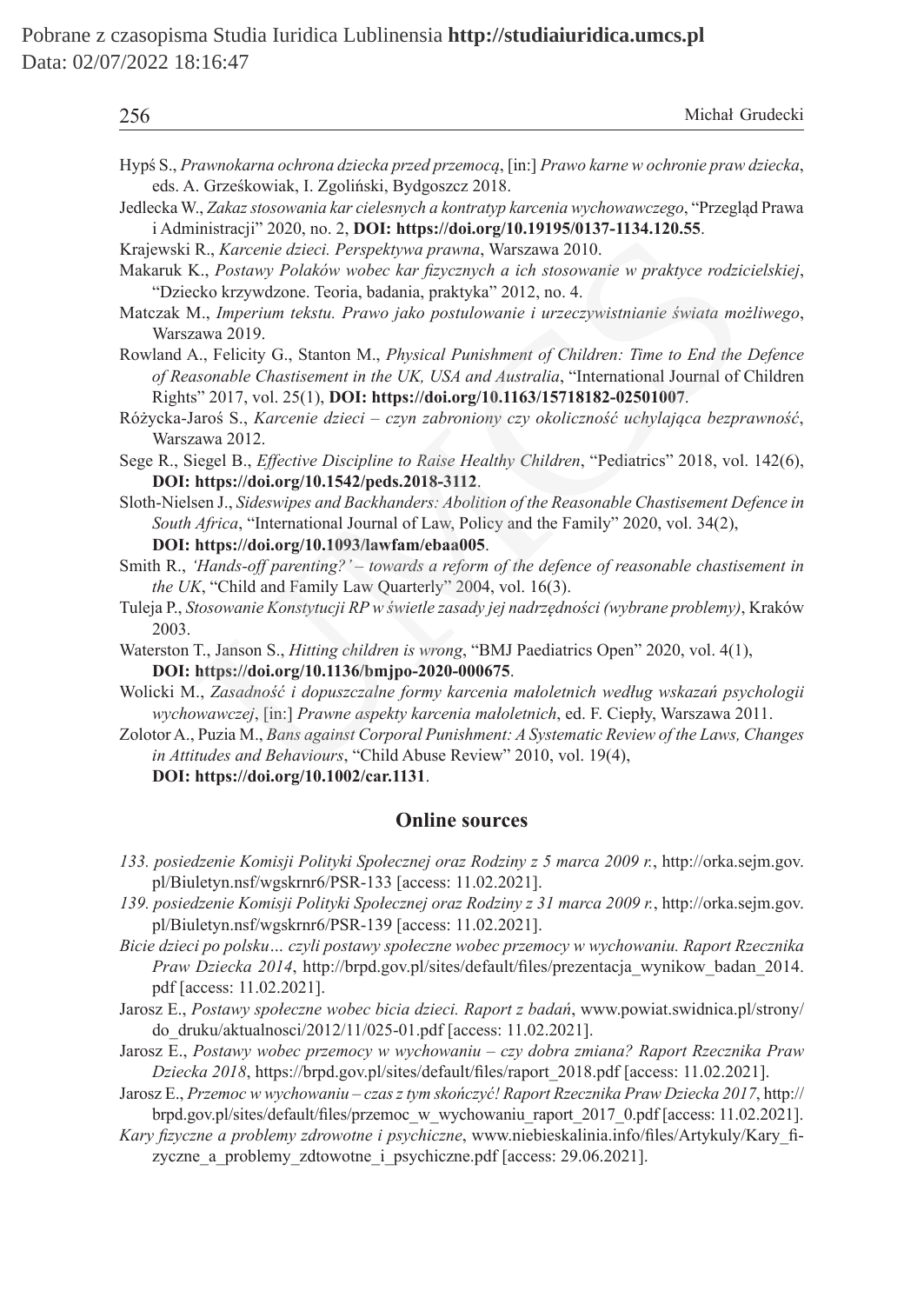- Płatek M., *W drodze*, "Niebieska Linia" 2005, no. 6, www.niebieskalinia.pl/pismo/wydania/dostepne-artykuly/4463-w-drodze [access: 11.02.2021].
- *Przemoc wobec dzieci*, https://dzieciwpolsce.pl/analiza/29/przemoc-wobec-dzieci [access: 29.06.2021].
- *Stenogram z 62. posiedzenia Sejmu VI kadencji z 4 marca 2010 r.*, http://orka2.sejm.gov.pl/StenoInter6. nsf/0/484DDBBB3FB4A10EC12576DD000EA21F/\$file/62\_b\_ksiazka.pdf [access: 11.02.2021].
- *Stenogram z 68. posiedzenia Sejmu VI kadencji z 10 czerwca 2010 r.*, http://orka2.sejm.gov.pl/ StenoInter6.nsf/0/9D1A300E3DADB03EC125773E00836892/\$file/68\_b\_ksiazka.pdf [access: 11.02.2021].
- *Uzasadnienie projektu ustawy z 10 czerwca 2010 r. o zmianie ustawy o przeciwdziałaniu przemocy w rodzinie*, Druk sejmowy nr 1698 Sejmu VI kadencji, http://orka.sejm.gov.pl/Druki6ka.nsf/0/ E7D206E9D4B5292AC125756100371248/\$file/1698.pdf [access: 11.02.2021].
- Zielińska E., *Opinia prawna dotycząca Sprawozdania Komisji Polityki Społecznej i Rodziny (druk 2776) o rządowym projekcie zmiany ustawy o przeciwdziałaniu przemocy w rodzinie oraz niektórych innych ustaw (druk 1698) oraz o poselskim projekcie ustawy o zmianie ustawy o przeciwdziałaniu przemocy w rodzinie oraz o zmianie niektórych innych ustaw (druk nr 1789)*, http:// orka.sejm.gov.pl/RexDomk6.nsf/0/937A28F06DB23B7EC12576E30041A579/\$file/i412\_10. rtf [access: 11.02.2021]. **Example 1918 For all and Supple 12**<br> **Example 1918 For all and Supple AV** Interviate and Supple 21<br> **Example 12**<br> **Example 12**<br> **Example 12**<br> **Example 12**<br> **Example 12**<br> **Example 12**<br> **Example 12**<br> **Example 12**<br> **Example**

### **Legal acts**

- Act of 25 February 1964 Family and Guardianship Code (consolidated text, Journal of Laws 2020, item 1359, as amended).
- Act of 6 June 1997 Code of Criminal Procedure (consolidated text, Journal of Laws 2020, item 30, as amended).
- Act of 6 June 1997 Penal Code (consolidated text, Journal of Laws 2020, item 1444, as amended).
- Act of 29 July 2005 on counteracting domestic violence (consolidated text, Journal of Laws 2020, item 218, as amended).
- Act of 10 June 2010 amending the Act on counteracting domestic violence and some other acts (Journal of Laws 2010, no. 125, item 842).
- Constitution of the Republic of Poland of 2 April 1997 (Journal of Laws 1997, no. 78, item 483, as amended).
- Convention on the Rights of the Child, adopted by the UN General Assembly on 20 November 1989 (Journal of Laws 1991, no. 120, item 526).

European Social Charter signed at Turin on 18 October 1961 (Journal of Laws 1999, no. 8, item 67).

### **Case law**

Judgement of the Constitutional Tribunal of 4 April 2001, K 11/00, LEX no. 46869. Judgement of the District Court of Gliwice of 23 March 2017, V Ka 647/16.

#### ABSTRAKT

Aby przedstawić cel i rzeczywistą funkcję, którą w społeczeństwie pełni zakaz stosowania kar cielesnych wobec małoletnich, na przykładzie polskiego systemu prawnego przeprowadzono analizę źródeł, przyczyn i skutków wprowadzenia tego zakazu w drodze normatywnej. Wskazano też, kto dążył do uchwalenia omawianej zmiany oraz podmioty mające wpływ na ukształtowanie zakazu w ostatecznej wersji. Ponadto opisano sytuację zarówno tych podmiotów, które w wyniku wprowa-